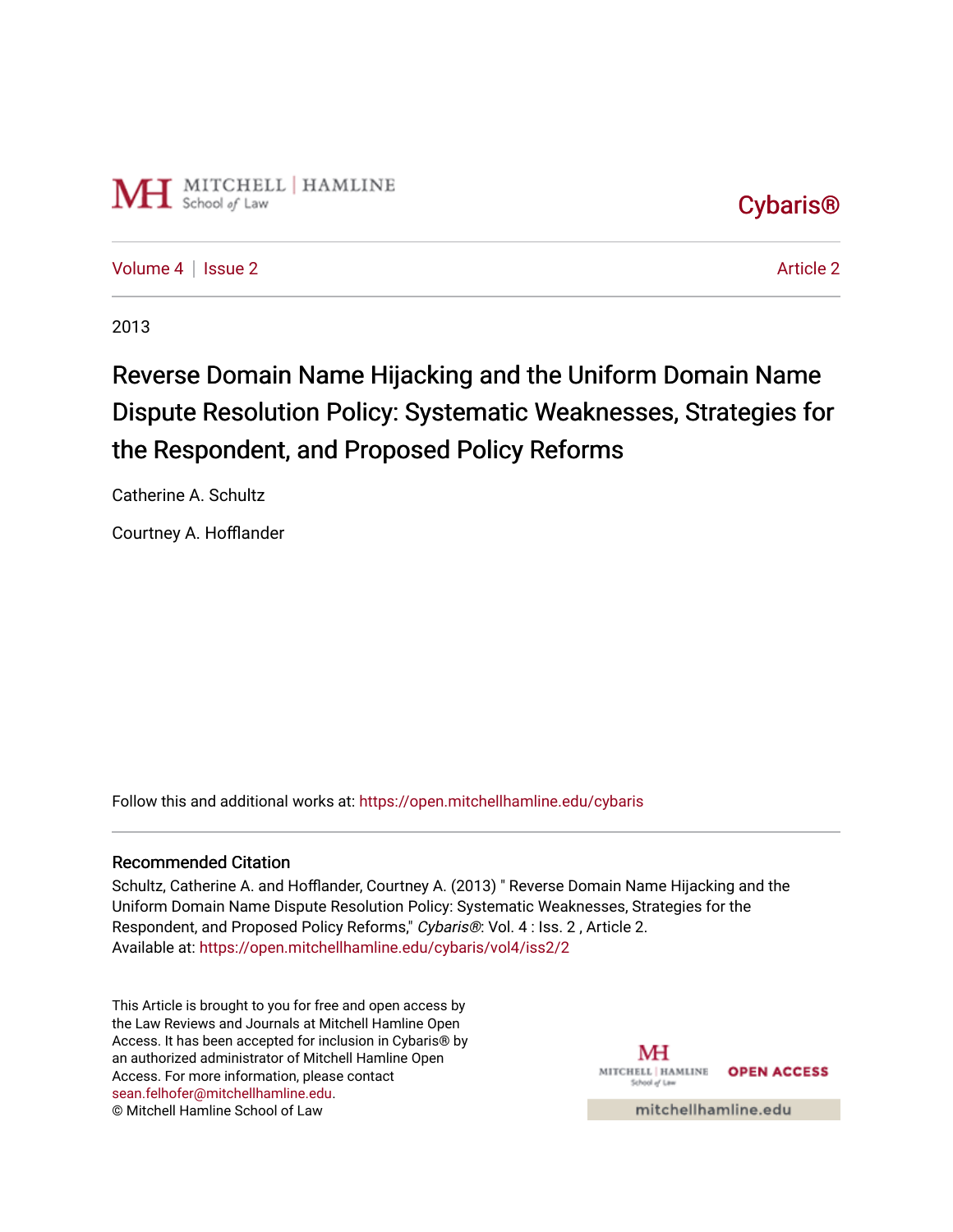# REVERSE DOMAIN NAME HIJACKING AND THE UNIFORM DOMAIN NAME DISPUTE RESOLUTION POLICY: SYSTEMATIC WEAKNESSES, STRATEGIES FOR THE RESPONDENT, AND PROPOSED POLICY REFORMS

CATHERINE A. SHULTZ<sup>†</sup> AND COURTNEY A. HOFFLANDER<sup>‡</sup>

| I.       |                                                               |                                                                                                                              |      |  |  |
|----------|---------------------------------------------------------------|------------------------------------------------------------------------------------------------------------------------------|------|--|--|
| II.      | THE CONNECTION BETWEEN DOMAIN NAME REGISTRATION AND           |                                                                                                                              |      |  |  |
|          | $\mathcal{A}.$                                                | The Function of Domain Names and Trademarks 220                                                                              |      |  |  |
|          | $B_{\cdot}$                                                   | Trademark Law Policy in Domain Name Registration 223                                                                         |      |  |  |
|          | C.                                                            | Differentiating Domain Name Hijacking and Reverse Domain Name                                                                | 224  |  |  |
| III.     | INTERNATIONAL STRUCTURE OF DOMAIN NAME DISPUTE RESOLUTION 227 |                                                                                                                              |      |  |  |
|          | $\mathcal{A}$ .                                               | International Regulatory Body: Internet Corporation for Assigned                                                             | .227 |  |  |
|          | <i>B</i> .                                                    | The Foundation of ICANN's Domain Name Dispute Resolution<br>Structure: The Uniform Domain Name Dispute Resolution Policy and | .227 |  |  |
| $IV_{-}$ |                                                               |                                                                                                                              | .230 |  |  |
|          | A.                                                            | The UDRP and a Measure of Its Success for Domain Name Dispute                                                                | .230 |  |  |
|          | <i>B</i> .                                                    |                                                                                                                              |      |  |  |
| $V_{-}$  |                                                               | <b>STRATEGY RECOMMENDATIONS FOR LEGITIMATE DOMAIN NAME</b><br>REGISTRANTS CONFRONTED WITH A DNH CLAIM UNDER THE UDRP 238     |      |  |  |

 † Catherine A. Shultz is a 2009 graduate of Notre Dame Law School and an associate at Kinney & Lange, P.A. Catherine is a U.S.P.T.O. registered patent attorney, and her practice includes all aspects of intellectual property law, including prosecution and litigation of patents, trademarks and copyrights.

<sup>‡</sup> Courtney A. Hofflander is a second-year law student at William Mitchell College of Law, J.D. Candidate May 2014. The author would like to thank the Cybaris® staff for their effort and dedication.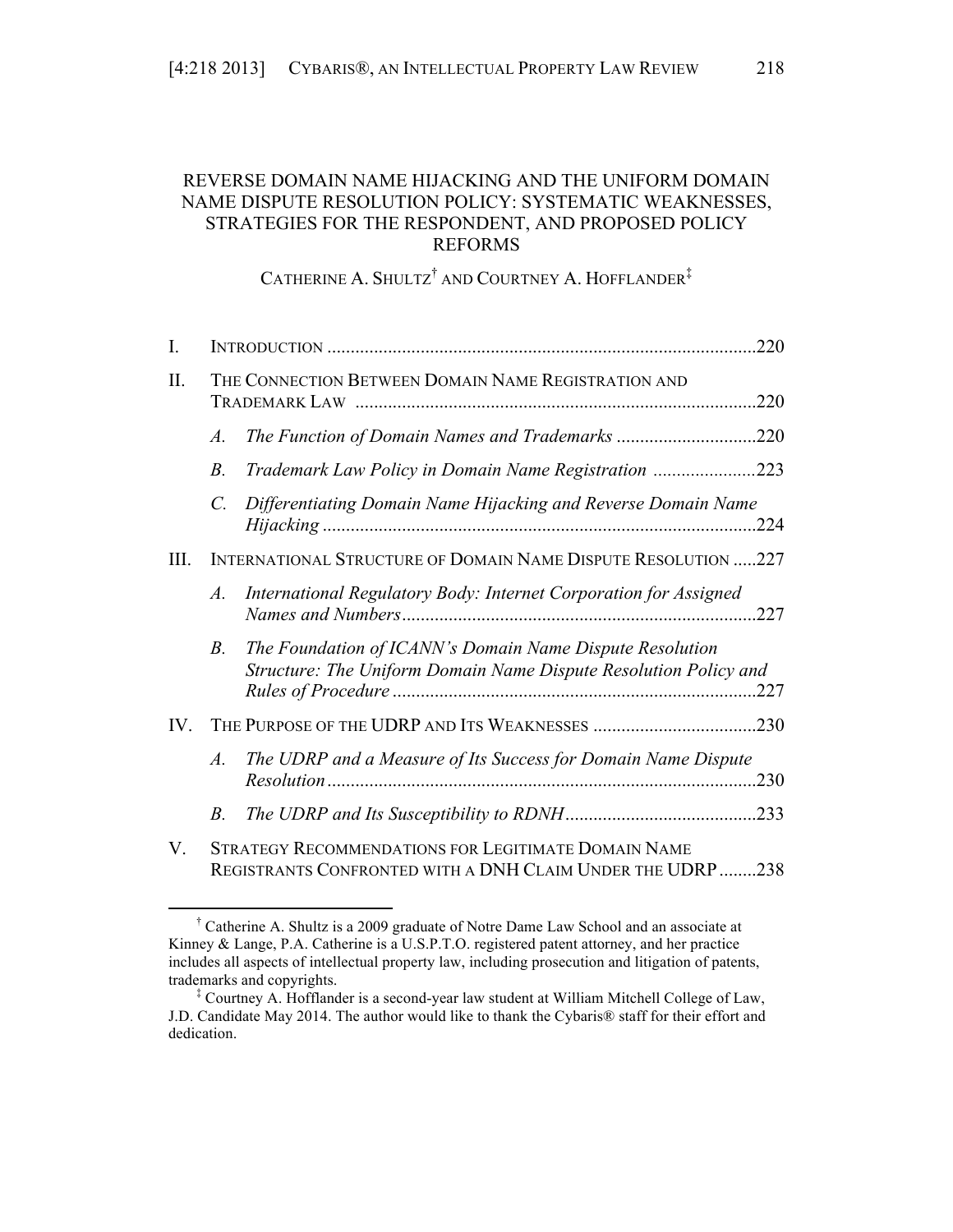|                           |                                                                                                                                   |  | [4:218 2013] Reverse Domain Name Hijacking and the Uniform Domain<br>Name Dispute Resolution Policy: Systematic Weaknesses,<br>Strategies for the Respondent, and Proposed Policy Reforms | 219 |  |  |
|---------------------------|-----------------------------------------------------------------------------------------------------------------------------------|--|-------------------------------------------------------------------------------------------------------------------------------------------------------------------------------------------|-----|--|--|
|                           | $\mathcal{A}_{-}$                                                                                                                 |  |                                                                                                                                                                                           |     |  |  |
|                           | $B_{\cdot}$                                                                                                                       |  | Tactics for a Respondent After Initiation of a UDRP Proceeding239                                                                                                                         |     |  |  |
| VI.                       | <b>DOMAIN NAME SUSPENSION UNDER THE UNIFORM RAPID SUSPENSION</b><br>SYSTEM: AN ADD-ON POLICY FOR NEW GENERIC TOP-LEVEL DOMAINS243 |  |                                                                                                                                                                                           |     |  |  |
|                           |                                                                                                                                   |  | VII. SUGGESTED UDRP AMENDMENTS AND INITIATIVES TO REDUCE RDNH244                                                                                                                          |     |  |  |
|                           | A.                                                                                                                                |  |                                                                                                                                                                                           |     |  |  |
|                           | В.                                                                                                                                |  |                                                                                                                                                                                           |     |  |  |
|                           | C.                                                                                                                                |  |                                                                                                                                                                                           | 246 |  |  |
|                           | D.                                                                                                                                |  |                                                                                                                                                                                           |     |  |  |
|                           | E.                                                                                                                                |  | Enhanced Information Sharing and Technical Training247                                                                                                                                    |     |  |  |
| .248<br>VIII. CONCLUSION. |                                                                                                                                   |  |                                                                                                                                                                                           |     |  |  |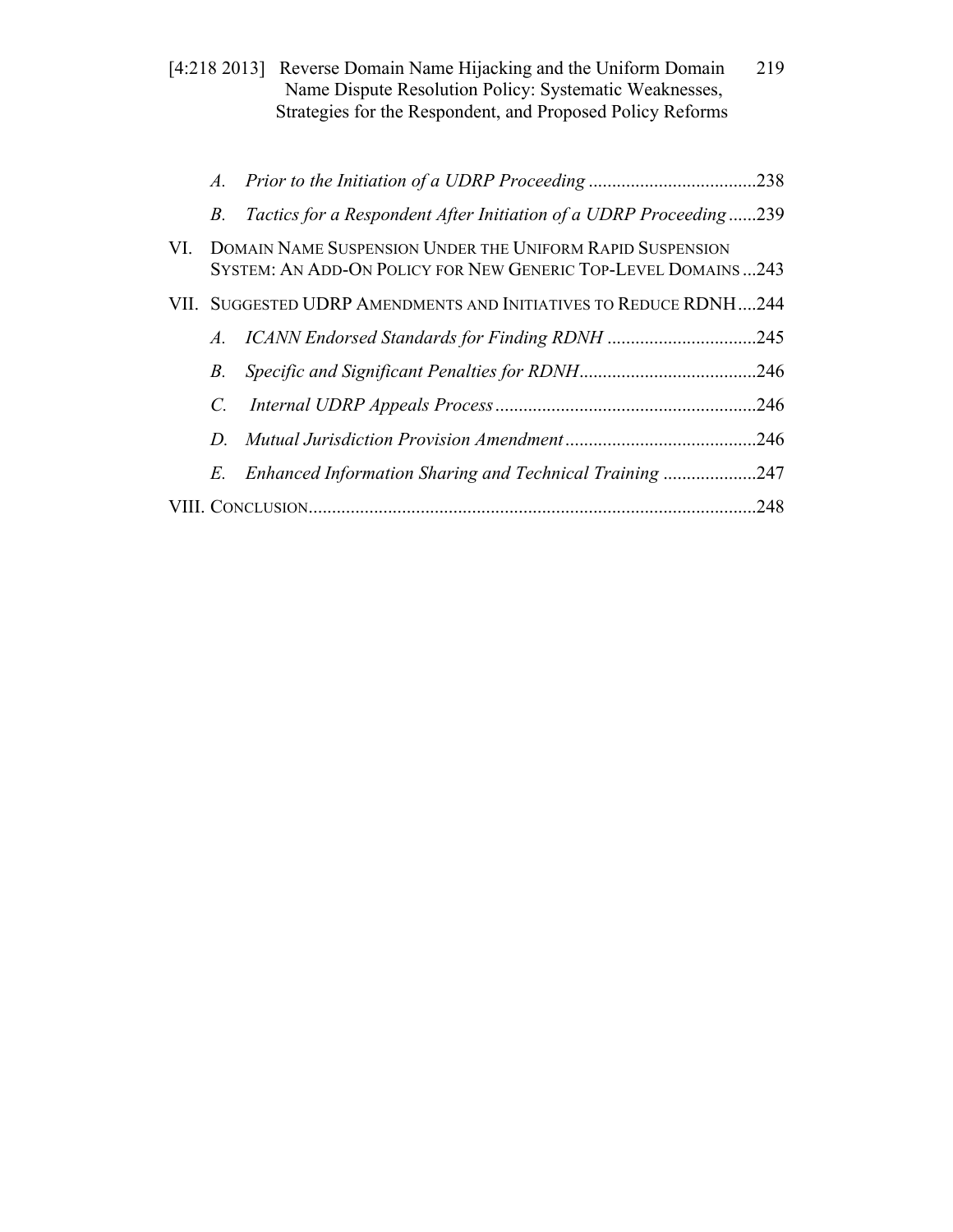#### I. INTRODUCTION

A trademark owner engages in Reverse Domain Name  $Hijacking<sup>1</sup>$  (RDNH) by filing a frivolous Domain Name Hijacking<sup>2</sup> (DNH) claim in an attempt to improperly capture a domain name from a legitimate domain name registrant. The Uniform Domain Name Dispute Resolution Policy<sup>3</sup> and attendant Rules of Procedure<sup>4</sup> (collectively, the UDRP) were designed to resolve and remedy DNH, and generally perform those functions well. The UDRP does not, however, sufficiently discourage RDNH or provide adequate remedies for a legitimate domain name registrant responding to a frivolous claim.<sup>5</sup> Given the importance of Internet commerce, the hardship cast by RDNH, and the complex challenges of keeping up with new technology and law, it is critical to explore RDNH in order to develop and implement sound solutions to systematic weak points in the UDRP that lead to these abusive claims.

# II. THE CONNECTION BETWEEN DOMAIN NAME REGISTRATION AND TRADEMARK LAW

# *A. The Function of Domain Names and Trademarks*

The purpose of a domain name is to serve as an easily memorable path to an Internet resource.<sup>6</sup> A domain name is a substitute for the unique Internet Protocol (IP) address assigned to the source computer of a website, which ultimately enables Internet users to access the online resource.<sup>7</sup> A domain name incorporates alpha characters that can serve as a commercial advertisement or an "indication of source"<sup>8</sup> for a product or service offered on the website.  $\degree$  Thus, distinct from its

*hijacking*, DOMAIN NAME WIRE, (Aug. 20, 2012),

http://domainnamewire.com/2012/08/20/arbitration-reverse-domain-name-hijacking/. <sup>6</sup> *See Archives*, INTERNET CORP. FOR ASSIGNED NAMES & NOS. [hereinafter *ICANN Archives*], http://archive.icann.org/tr/english.html (last visited Feb. 16, 2013).<br><sup>7</sup> *Id.* 8 In the trademark sense of "indication of source." See infra note 9.

<sup>&</sup>lt;sup>1</sup> See infra Part II.C.<br><sup>2</sup> See infra Part II.C.<br><sup>3</sup> *Uniform Domain Name Dispute Resolution Policy*, INTERNET CORP. FOR ASSIGNED NAMES & NOS. (Oct. 24, 1999) [hereinafter *UDRP Policy*], http://www.icann.org/en/help/dndr/udrp/policy*.* <sup>4</sup> *Rules for Uniform Domain Name Dispute Resolution*, INTERNET CORP. FOR ASSIGNED

NAMES & NUMBERS (Oct. 30, 2009) [hereinafter *Rules of UDRP Procedure*], http://www.icann.org/en/help/dndr/udrp/rules. 5 Andrew Allemann, *UDRP panelists don't do their job deciding reverse domain name* 

<sup>&</sup>lt;sup>9</sup> Wal-Mart Stores, Inc. v. wallmartcanadasucks.com, Case No. D2000-1104, 2000 WL 35641872 (WIPO Arbitration & Mediation Ctr. Nov. 23, 2000) (Perritt, Jr., Arb.), *available at*  http://www.wipo.int/amc/en/domains/decisions/html/2000/d2000-1104.html.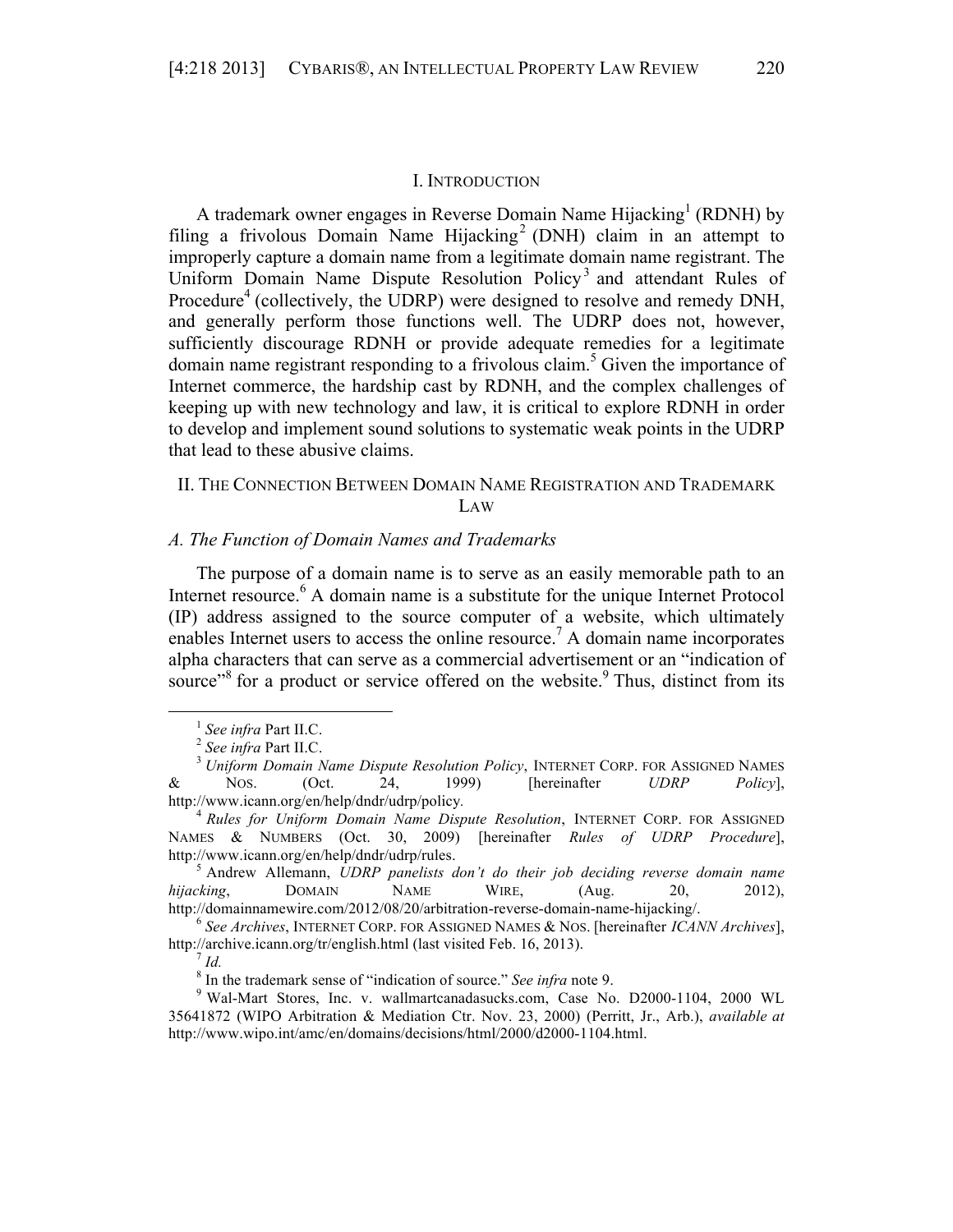technical function of routing data, a domain name has the capacity to act like a trademark.

In general, the "role that a designation must play to become a 'trademark' is to identify the source of one seller's goods and distinguish that source from other sources."<sup>10</sup> Trademark infringement occurs when an unauthorized party uses a mark in commerce in a way that is "likely to cause confusion" as to the source or origin of the product or service.<sup>11</sup> There is not an international registry,<sup>12</sup> or a standard set of international rights and remedies for trademark owners.<sup>13</sup> Acquiring trademark protection in one country does not give rise to reciprocal rights in any other country.

To foster effective participation in today's significant online marketplace, a trademark owner might seek to use all or part of its trademark as its second-level domain name,  $^{14}$  thereby enabling consumers to easily locate its website. This may lead to significant financial gains, considering it is predicted that sales influenced by the Internet "will reach \$1.409 trillion, and that direct [Internet] sales and those influenced by the Internet will account for 53% of all retail sales in 2014."<sup>15</sup> Using the trademark in its domain name may also increase the likelihood that

 $^{10}$  1 J. Thomas McCarthy, McCarthy on Trademarks and Unfair Competition § 3:1, (4th ed. 2013); *e.g.*, Park 'N Fly, Inc. v. Dollar Park & Fly, Inc., 469 U.S. 189, 198 (1985) (stating trademarks deserve protection to preserve "the ability of consumers to distinguish among competing producers.").<br><sup>11</sup> 15 U.S.C.A. § 1114(1)(a) (West 2012).<br><sup>12</sup> Todd W. Krieger, Note, *Internet Domain Names and Trademarks: Strategies for Protecting* 

*Brand Names in Cyberspace*, 32 SUFFOLK U. L. REV. 47, 72 (1998) ("[T]here is no international centralized trademark registry . . . ."). <sup>13</sup> *See Madrid Protocol*, U.S. PATENT & TRADEMARK OFFICE,

http://www.uspto.gov/trademarks/law/madrid/index.jsp (last updated Jan. 1, 2013) (the Madrid Protocol "is a *filing* treaty and not a substantive harmonization treaty.... [I]t remains the right of each country or contracting party designated for protection to determine whether or not protection for a mark may be granted. Once the trademark office in a designated country grants protection, the mark is protected in that country just as if that office had registered it."*)*; *see also FAQS: Trademark Clearing House*, ICANN NEW GENERIC TOP-LEVEL DOMAINS (May 6, 2013), http://newgtlds.icann.org/en/about/trademark-clearinghouse/faqs ("The Clearinghouse is a repository of data only, and trademarks from many jurisdictions can coexist in the Clearinghouse. Clearinghouse processes are designed to confirm the validity of data, not to make determinations on the substance or scope of rights held by a particular party."). <sup>14</sup> A second-level domain is a domain that is directly below a top-level domain. Information

Technology Services, *Understanding How Domain Names Work*, THE UNIVERSITY OF TEXAS AT AUSTIN (Nov. 16, 2012), http://www.utexas.edu/its/help/utnic/848. <sup>15</sup> *Take Your Business to the Next Level*, VERISIGN,

http://www.verisigninc.com/en\_US/information-for-small-business/index.xhtml (last visited May 23, 2013).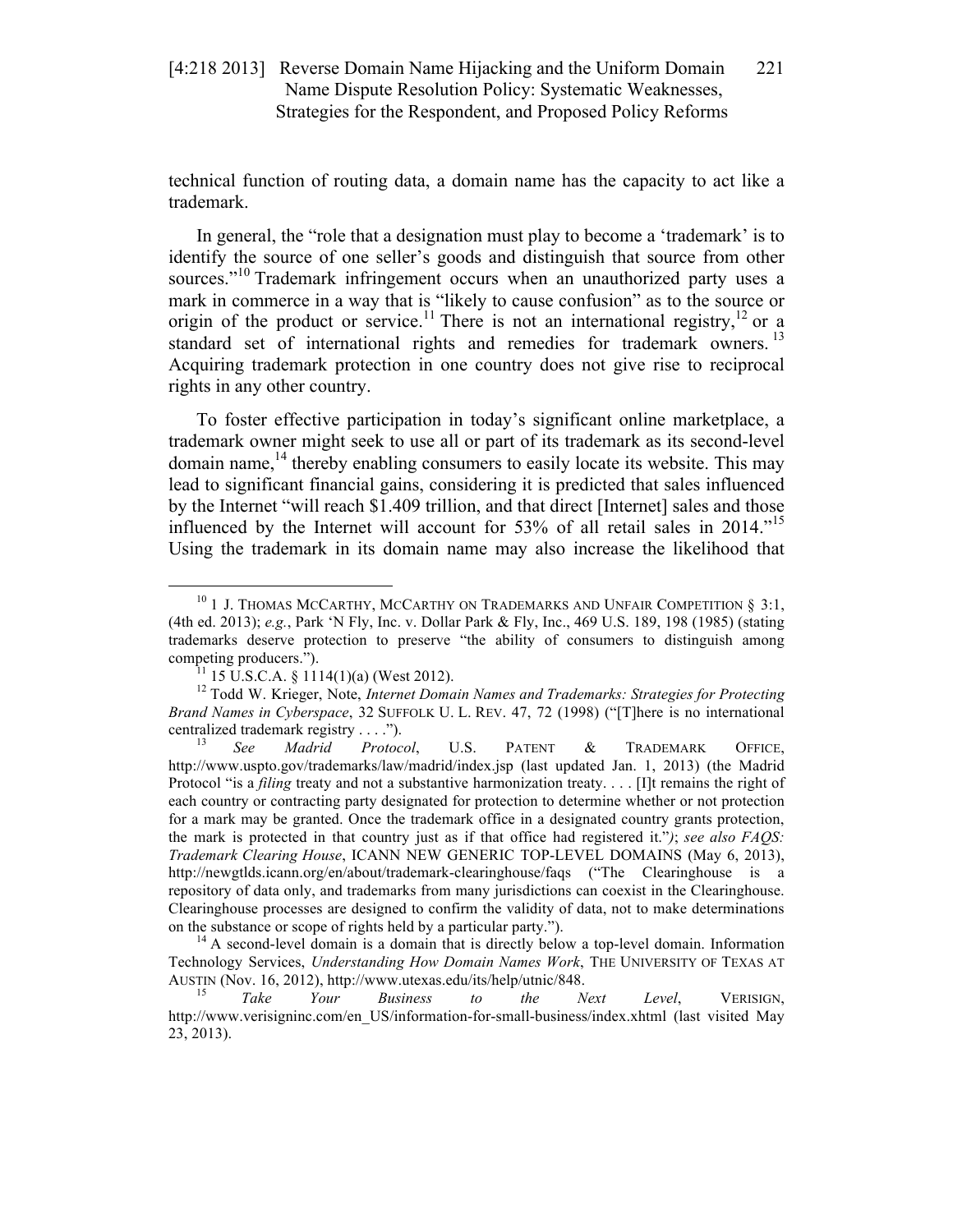Internet search engines will return to the trademark owner's website when a search for the trademark is performed. This could lead to higher traffic and cause the trademark owner to realize a greater return on its investment in maintaining a web presence than if it had used a different domain name. Thus, because a significant portion of today's economic activity takes place online, having a website that consumers can easily find is an important part of staying competitive for large and small businesses alike, and is facilitated by incorporating the company's trademark into its domain name.

Domain name registration occurs on a first-come, first-served basis.<sup>16</sup> This poses a problem for a trademark owner that wants to use a domain name that contains all or part of its trademark if the domain name has already been registered by another individual or entity. Not only will the trademark owner have to choose a different and possibly less easily found domain name, but the trademark owner will likely want to exclude the prior domain name registrant from continuing to use the domain name in an effort to retain brand control and prevent expropriation of its mark. When a third party uses a domain name with all or part of another's trademark, a consumer might be confused as to the owner of the website and unwittingly associate the website with the trademark owner. Another reason for a trademark owner's desire to prevent a third party from using a domain name with all or part of the trademark is that there is a risk of losing rights in the mark itself through genericism if unauthorized use of the mark goes unchecked. $17$ 

In all, the ability of a domain name to give information to a consumer about the source of the goods or services offered on the site overlaps with the essential purpose of a trademark—to identify the source of goods or services.<sup>18</sup> As a result, trademark owners often want to use and protect their marks in cyberspace to prevent confusion and to maintain existing trademark rights, particularly because the Internet has such a heavy influence on sales. With the existence of over 196.3

 <sup>16</sup> Jessica Litman, *The DNS Wars: Trademarks and the Internet Domain Name System*, 4 J. SMALL & EMERGING BUS. L. 149, 151 (2000).<br><sup>17</sup> 15 U.S.C.A. § 1064(3) (West 2012). "The primary significance of the registered mark to the

relevant public . . . shall be the test for determining whether the registered mark has become the generic name of goods or services on or in connection with which it has been used." *Id.* Most importantly, a registered mark may be canceled at any time on grounds that it has become generic. *Id.*; *see* Park 'N Fly, Inc. v. Dollar Park & Fly, Inc., 469 U.S. 189, 194 (1985) (citing Abercrombie & Fitch Co. v. Hunting World, Inc., 537 F.2d 4, 9 (2d Cir. 1976) ("A generic term is one that refers . . . to the genus of which the particular product is a species."). <sup>18</sup> 1 MCCARTHY, *supra* note 10, § 2.3.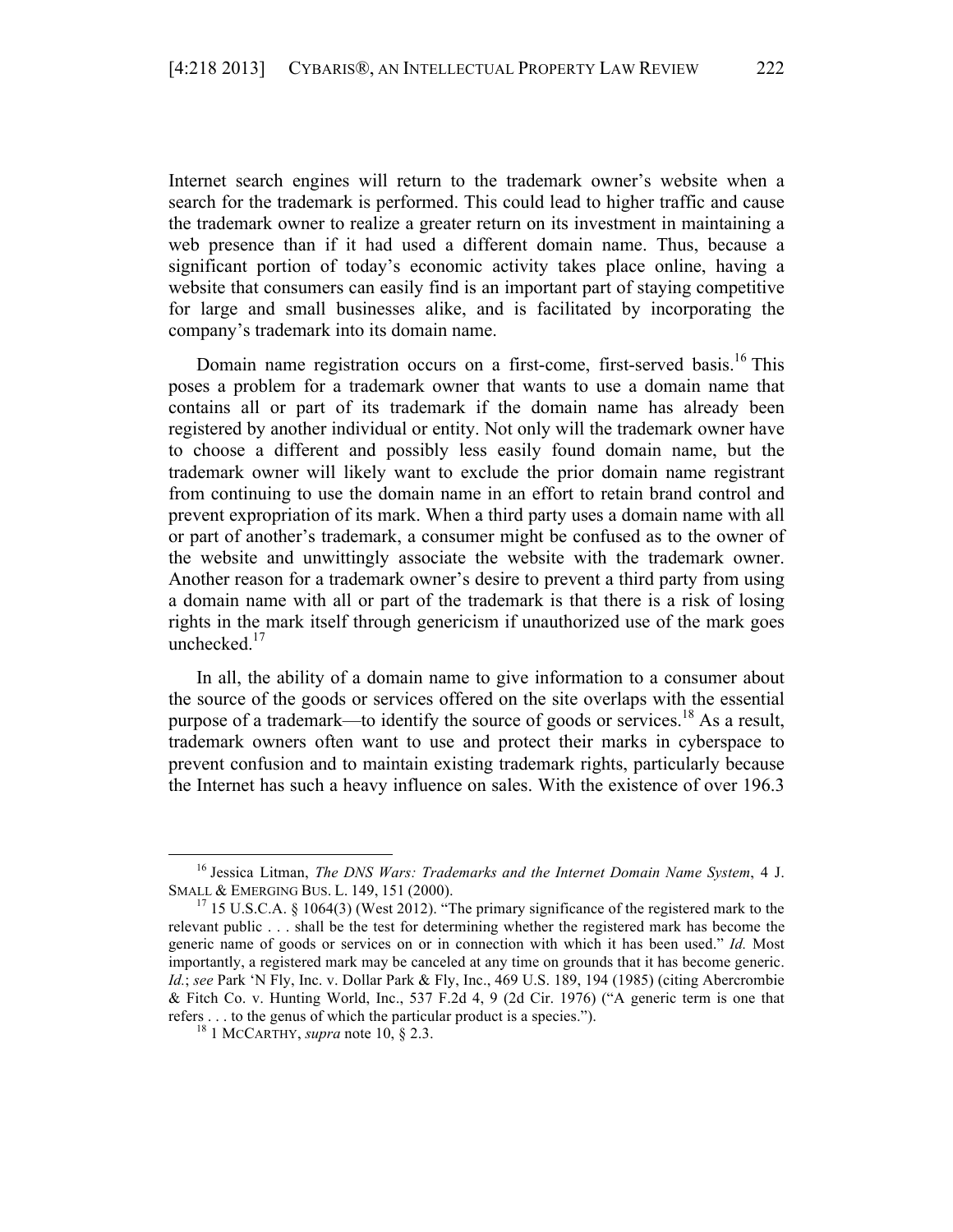million registered domain names,<sup>19</sup> and a wave of new generic top-level domains approaching,<sup>20</sup> it is unsurprising that practitioners increasingly confront domain name issues.

# *B. Trademark Law Policy in Domain Name Registration*

Trademark owners are afforded protection in the context of domain names because trademarks and domain names can both indicate source. However, this protection is limited. Federal courts<sup>21</sup> and other dispute resolution forums only recognize a trademark owner's interest in preventing a third party from registering and using the owner's mark in a domain name if the third party has registered and used the domain name in bad faith.<sup>22</sup> A trademark owner cannot exclude a third party from using a domain name solely by virtue of the domain name containing the trademark; a trademark owner does not automatically have rights in the domain name.<sup>23</sup> Rather, a domain name registrant can, in some circumstances, legitimately obtain rights in a domain name that contains all or part of another's trademark by registering it for as little as  $$7.85$ <sup>24</sup>

Trademark protection as applied to domain names is, to the extent it exists, consistent with basic trademark law principles: reducing consumer transaction costs,<sup>25</sup> "prevent [ing] the expropriation of protected marks in cyberspace [,] and ... . abat $\left[\text{ing}\right]$  the consumer confusion resulting therefrom."<sup>26</sup> Preventing a third party from registering a domain name that includes a trademark in bad faith often results in the actual trademark owner's website being easier to locate, resulting in both time and money savings for the consumer. It also reduces the likelihood that a consumer will visit and/or buy from an illegitimate third-party website as a

<sup>&</sup>lt;sup>19</sup> Press Release, Verisign, Internet Grows to More than 196 Million domain Names in Second Quarter of 2010, (Sept. 21, 2010) (on file with the SEC), *available at* http://www.sec.gov/Archives/edgar/data/1014473/000119312510213453/dex991.htm. 20 *New gTLD Program Timeline*, INTERNET CORP. FOR ASSIGNED NAMES & NOS.,

http://newgtlds.icann.org/en/about/program/timeline (last visited May 23, 2013) (e.g.,

example.genericTLD).<br>
<sup>21</sup> The "court" as used in this paper refers to the federal court system in the United States.<br>
<sup>22</sup> See infra Part II.C.<br>
<sup>23</sup> See infra Part III.B.<br>
<sup>24</sup> See Verisign Announces Increase in .com/.n 2011), https://investor.verisign.com/releaseDetail.cfm?ReleaseID=591560.<br><sup>25</sup> Providing protection, albeit limited, to domain names reduces time and financial costs

associated with a consumer's Internet search for the desired source. *See* Qualitex Co. v. Jacobson Prods. Co., 514 U.S. 159, 163–64 (1995) (holding that one basic objective of trademark law is

<sup>&</sup>quot;reduc[ing] the customer's costs of shopping and making purchasing decisions").<br><sup>26</sup> Virtual Works, Inc. v. Volkswagen of Am., Inc., 238 F.3d 264, 271 (4th Cir. 2001) (discussing the Anticybersquatting Consumer Protection Act).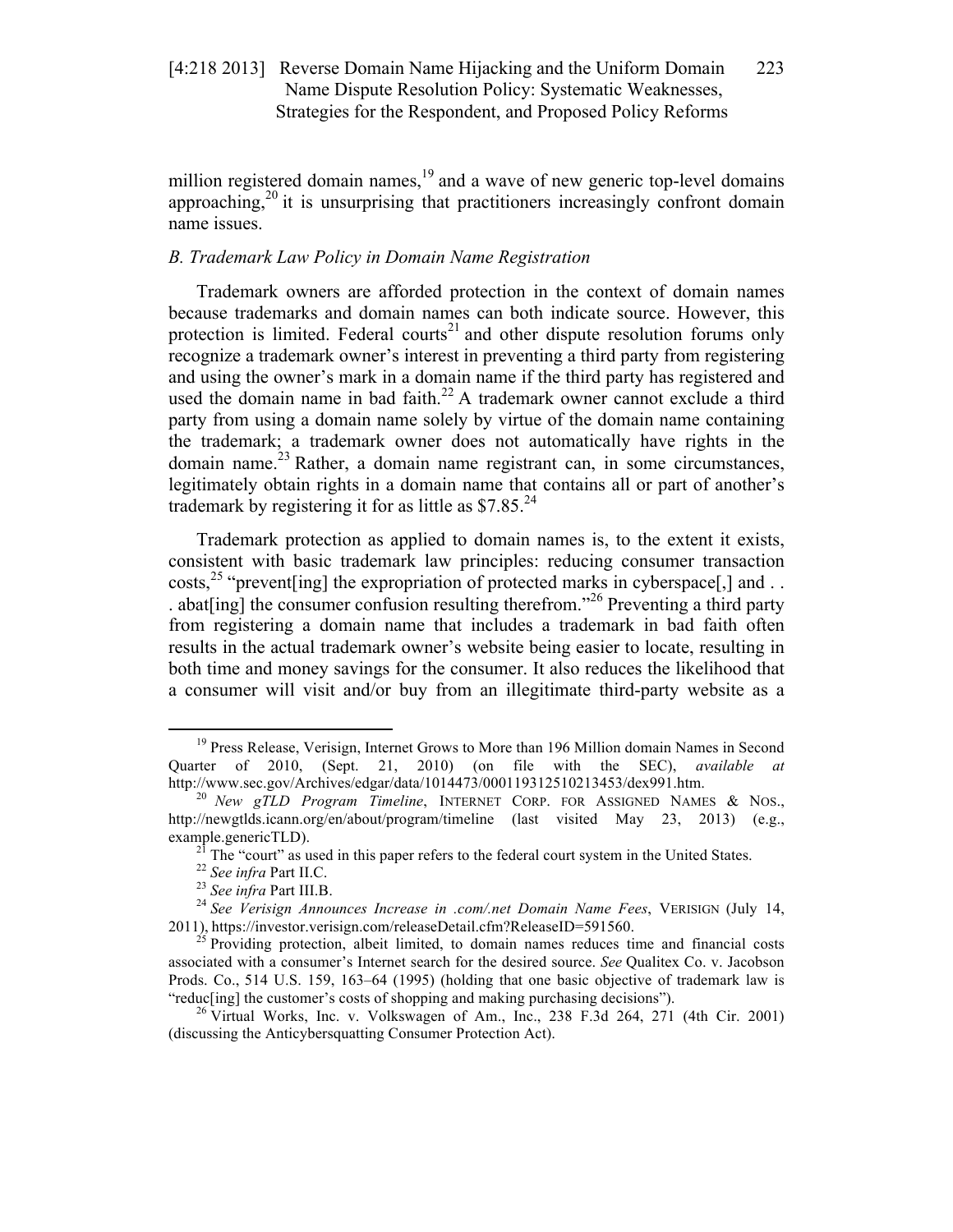result of being confused as to the source. These traditional policy goals of trademark law are preserved in the domain name context by allowing a trademark owner to attempt to protect its trademark rights by bringing a DNH claim in court<sup>27</sup> or under the UDRP when a confusingly similar domain name is registered in bad faith by a third party.

# *C. Differentiating Domain Name Hijacking and Reverse Domain Name Hijacking*

A DNH claim is narrowly targeted at remedying improper domain name registrations.<sup>28</sup> It is not intended to resolve disputes among competing trademark claims to a domain name.<sup>29</sup> A domain name registration is improper when a third party registers a domain name that includes a trademark owner's mark in bad faith, without the authorization or consent of the trademark owner.<sup>30</sup> Typically, the third party then tries to sell the domain name to the trademark owner at an inflated price.<sup>31</sup> This practice is commonly referred to as "cybersquatting."

Generally, DNH "can create havoc for a company Web site, resulting in lost time, money, and business."<sup>32</sup> It is estimated that DNH costs trademark owners one billion dollars each year as a result of "diverted Internet traffic, the loss of consumer trust<sup>[1]</sup>, and expenses related to combating the issue."<sup>33</sup> DNH has negatively impacted many companies and institutions including Nike, Exodus,

.

 <sup>27</sup> S. REP. NO. 106-140, at 4 (1999), *available at* http://www.gpo.gov/fdsys/pkg/CRPT-106srpt140/pdf/CRPT-106srpt140.pdf (stating Congress's goals in enacting the ACPA were to promote online commerce, protect American consumers and businesses, and prevent cybersquatting by prohibiting "the bad-faith and abusive registration of distinctive marks as Internet domain names with the intent to profit from the goodwill associated with such marks"). <sup>28</sup> *See Second Staff Report on Implementation Documents for the Uniform Dispute Resolution* 

*Policy*, INTERNET CORP. FOR ASSIGNED NAMES & NOS. (Oct. 24 1999), http://archive.icann.org/en/udrp/udrp-second-staff-report-24oct99.htm.<br>
<sup>29</sup> Id.<br>
<sup>30</sup> See UDRP Policy, supra note 3.<br>
<sup>31</sup> See Chris Irvine, *Top Ten Most Expensive Domain Names*, THE TELEGRAPH (Mar. 10,

<sup>2010),</sup> http://www.telegraph.co.uk/technology/news/7412544/Top-10-most-expensive-domainnames.html (suggesting that sought-after domain names can sell for large sums of money).<br><sup>32</sup> *Trademarks on the Internet*, CORP. COUNS. Q., at 2 (Aug. 2011) ("These cyberthieves can

create havoc for a company Web site, resulting in lost time, money, and business from the time the company actually discovers that its site has been hijacked to when the Web site is finally under the control of the original owner."). 33 Erik Siemers, *Nike aims to squash cybersquatters*, PORTLAND BUS. J. (Mar. 14, 2010, 9:00

PM).

http://www.bizjournals.com/portland/stories/2010/03/15/story4.html?b=1268625600%5E3021521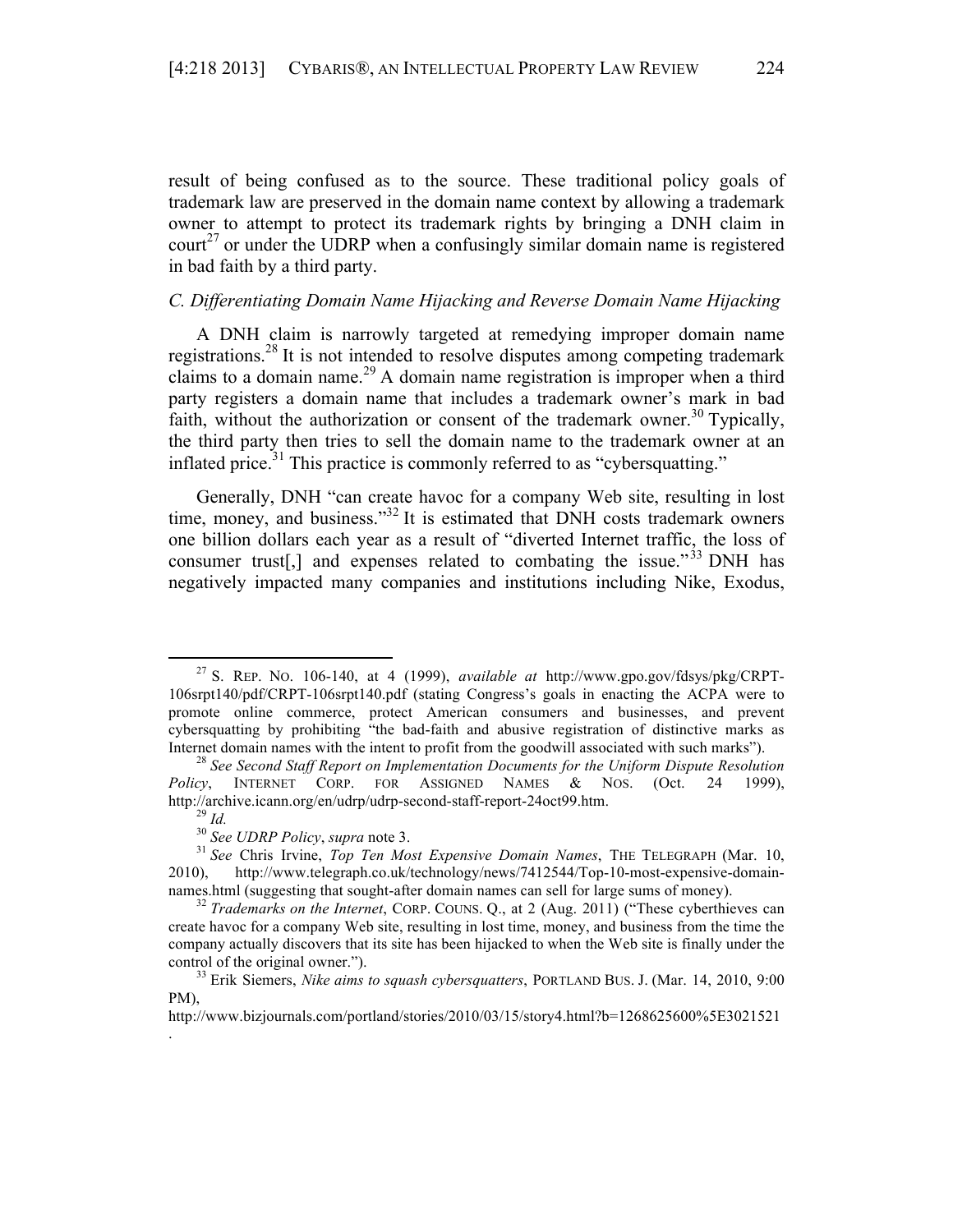and Emory University.<sup>34</sup> The elements and consequences of DNH vary depending on whether the claim is brought as an administrative proceeding or in court,  $35$  and the particular venue selected within those two categories.

Some trademark owners have developed strategies to attempt to wrongfully capture a sought-after domain name under current DNH laws and policies through a transfer order<sup>36</sup> issued by the court<sup>37</sup> or administrative body, even when it is clear that the prior domain name registrant legitimately obtained rights in the domain name. Essentially, a trademark owner brings, or simply threatens to bring, a frivolous<sup>38</sup> cybersquatting claim.<sup>39</sup> This practice is known as Reverse Domain Name Hijacking (RDNH). Typically, the domain name is identical or similar to a reverse domain name hijacker's trademark, though this is not always the case. In making a RDNH determination, the court<sup>40</sup> or administrative body<sup>41</sup> often considers the complainant's ability to prove the basic DNH factors. The presiding

BLACK'S LAW DICTIONARY (9th ed. 2009) (defining frivolous as "Lacking a legal basis or legal merit; not serious; not reasonably purposeful.").<br><sup>39</sup> *See supra* Part II.B–C.<br><sup>40</sup> 15 U.S.C.A. § 1114(2)(D)(iv)–(v) (West 2012) ("(iv) If a registrar, registry, or other

registration authority takes an action described under clause (ii) based on a knowing and material misrepresentation by any other person that a domain name is identical to, confusingly similar to, or dilutive of a mark, the person making the knowing and material misrepresentation shall be liable for any damages, including costs and attorney's fees, incurred by the domain name registrant as a result of such action. The court may also grant injunctive relief to the domain name registrant, including the reactivation of the domain name or the transfer of the domain name to the domain name registrant. (v) A domain name registrant whose domain name has been suspended, disabled, or transferred under a policy described under clause (ii)(II) may, upon notice to the mark owner, file a civil action to establish that the registration or use of the domain name by such registrant is not unlawful under this chapter. The court may grant injunctive relief to the domain name registrant, including the reactivation of the domain name or transfer of the domain name to the domain name registrant."). <sup>41</sup> *Rules of UDRP Procedure*, *supra* note 4, ¶ 3(b)(ix)(1)–(3) (stating a service provider

considers whether the domain name contains the trademark of the complainant, when the domain name was registered, whether the registrant has a legitimate interest in the domain name, and how the domain name has been used since registration).

<sup>&</sup>lt;sup>34</sup> *See Trademarks on the Internet, supra* note 32, at 2 (stating cybersquatting victims are often harmed by lost sales and/or damaged reputations).

<sup>&</sup>lt;sup>35</sup> *UDRP Policy, supra* note 3,  $\P$  4(k). <sup>36</sup> Rather than threatening or bringing a RDNH claim, the complainant instead could buy the domain name from the registrant or simply register and use a different domain name.<br><sup>37</sup> Barcelona.com, Inc. v. Excelentisimo Ayuntamiento De Barcelona, 330 F.3d 617, 621 (4th

Cir. 2003) (stating courts have interpreted  $\S 1114 (2)(D)(v)$  to mean that the ACPA "authorizes a domain name owner to seek recovery or restoration of its domain name when a trademark owner has overstepped its authority in causing the domain name to be suspended, disabled, or transferred.").<br><sup>38</sup> Complainant knows or should know that the claim is not likely to succeed on the merits.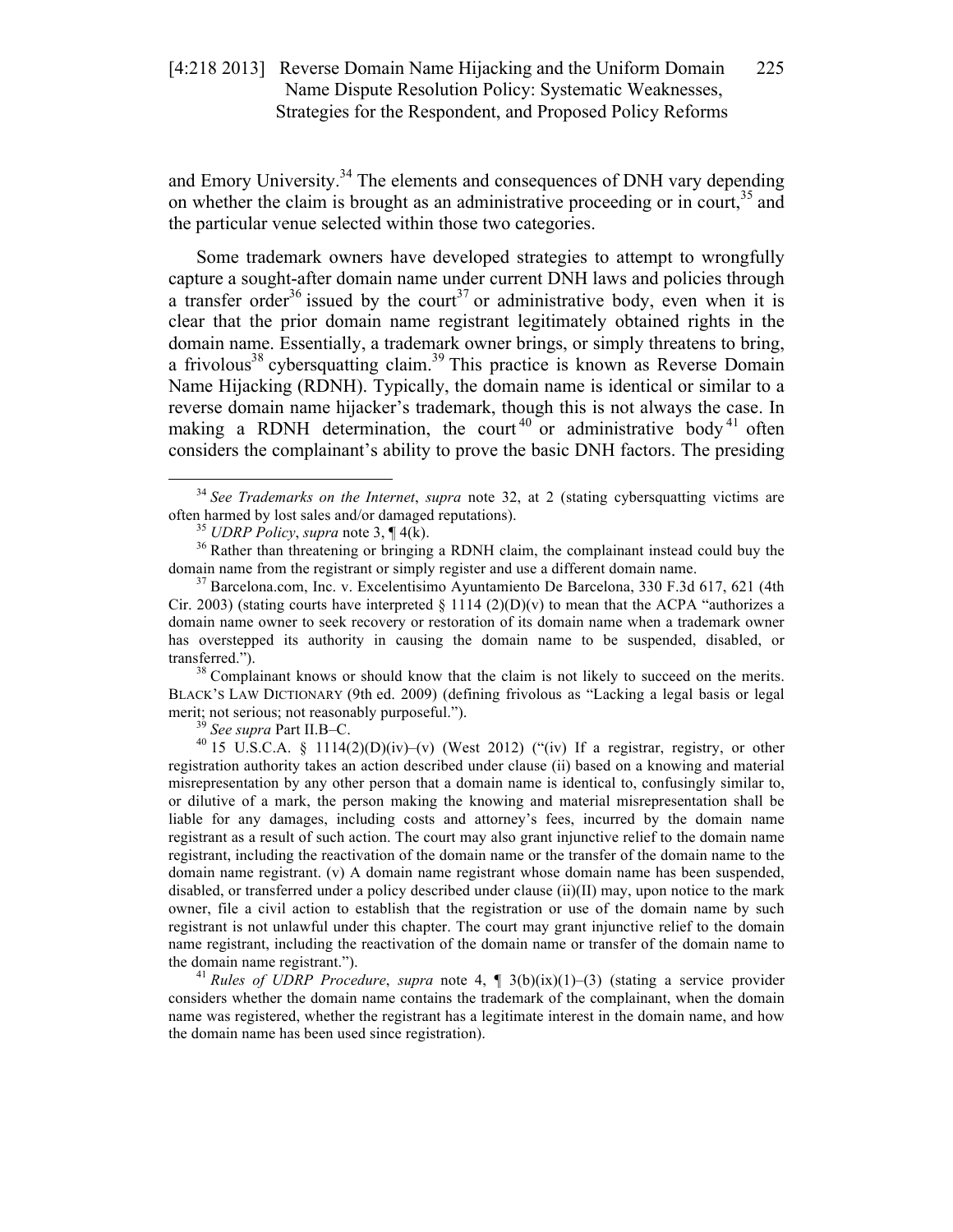body might also consider whether counsel represents the trademark owner,  $42$ actions of the trademark owner before and during the DNH claim, $43$  and other factors deemed relevant to the particular case.

For example, in the case of *Mama May I, LLC v. Phillips*, Jessica Perkins and James Perkins (the Perkins) wanted to acquire the domain name mamamayi.com.<sup>44</sup> However, a legitimate domain name registrant had previously registered the domain name in February of 2009. <sup>45</sup> After unsuccessful and frustrating negotiations with the domain name owner, the Perkins decided to take a different approach.<sup>46</sup> They applied for and were granted a U.S. trademark registration for MAMA MAY I, and immediately thereafter filed a UDRP complaint for transfer of the domain name. <sup>47</sup> The Perkins filed the complaint despite the fact that the trademark application for MAMA MAY I claimed a firstuse date that post-dated the domain name registration, which indicates that the UDRP claim was frivolous because a domain name cannot be registered in bad faith against a nonexistent trademark.<sup>48</sup> Therefore, the panel rightly found the Perkins' claim as an attempt at RDNH.<sup>49</sup>

Though it is hard to determine the exact frequency of RDNH as many instances do not make it to a forum for resolution (the registrant simply transfers the domain upon a threat or demand of the trademark owner), it occurs more than desired and can be "equally as onerous" as cybersquatting due to the time and resources required for resolution.<sup>50</sup>

 <sup>42</sup> Windsor Fashions, Inc. v. Windsor Software Corp., Case No. D2002-0839, 2002 WL 31681426 (WIPO Arbitration & Mediation Ctr. Nov. 14, 2002) (Foster, Arb.), *available at*

http://www.wipo.int/amc/en/domains/decisions/html/2002/d2002-0839.html. <sup>43</sup> Viking Office Prods., Inc. v. Natasha Flaherty, Claim No. FA1104001383534 (Nat'l Arbitration Forum May 31, 2011), http://domains.adrforum.com/domains/decisions/1383534.htm. <sup>44</sup> Mama May I, LLC v. Phillips, Claim No. FA1205001445335 (Nat'l Arbitration Forum July

<sup>2, 2012),</sup> http://domains.adrforum.com/domains/decisions/1445335.htm.<br>
45 *Id.*<br>
46 *Id.*<br>
47 *Id.*<br>
48 *Id.* 

 $^{49}$ *Id*.

<sup>50</sup> Milton Muller, *Rough Justice: An Analysis of ICANN's Uniform Dispute Resolution Policy*, CONVERGENCE CTR., http://dcc.syr.edu/PDF/roughjustice.pdf (last visited May 23, 2013).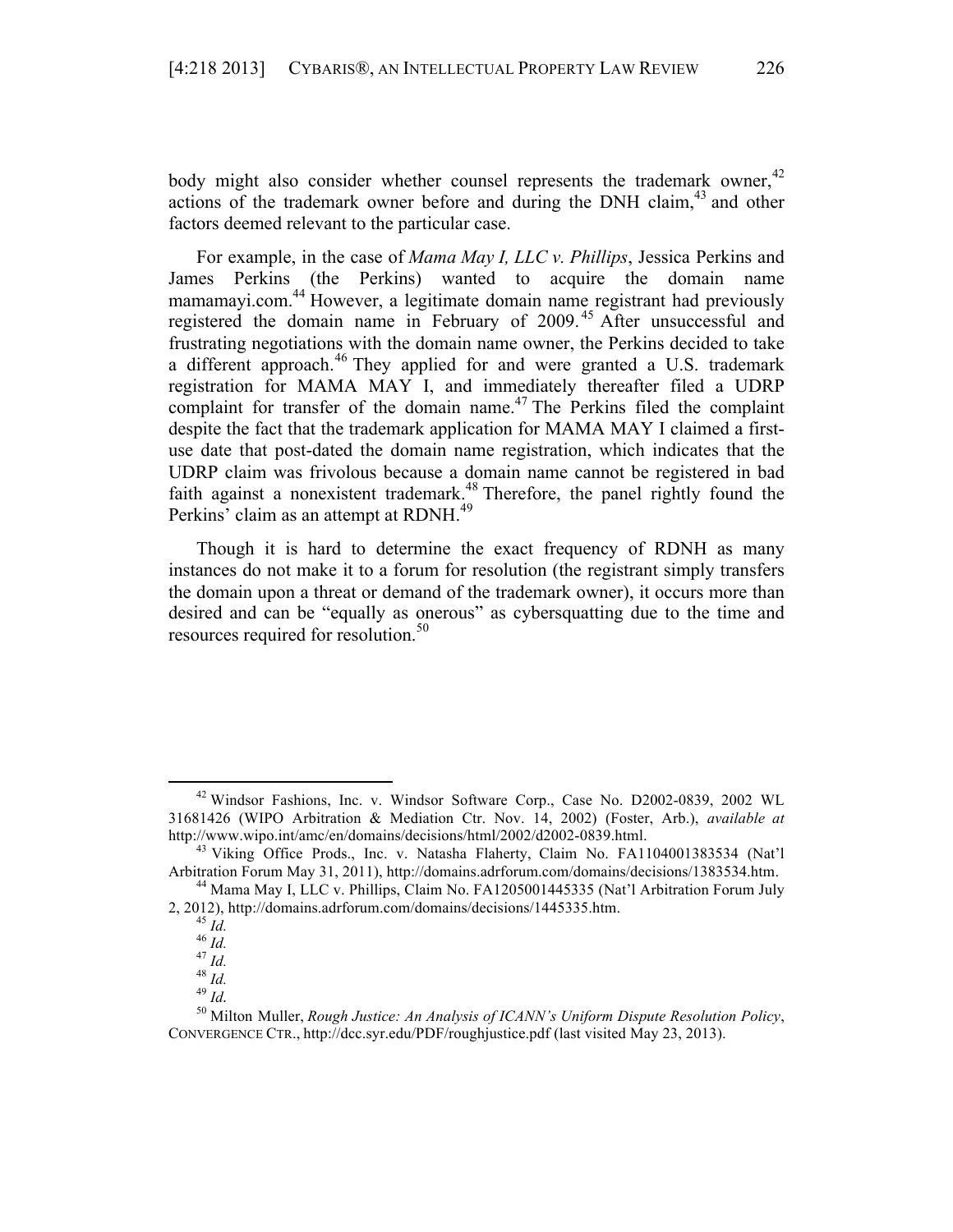# III. INTERNATIONAL STRUCTURE OF DOMAIN NAME DISPUTE RESOLUTION

# *A. International Regulatory Body: Internet Corporation for Assigned Names and Numbers*

The Internet Corporation for Assigned Names and Numbers (ICANN) is a non-profit, private organization "dedicated to preserving the operational stability of the Internet; to promoting competition; to achieving broad representation of global Internet communities; and to developing policy appropriate to its mission through bottom-up, consensus-based processes."  $51$  ICANN achieves these objectives by coordinating the Domain Name System (DNS), IP addresses, space allocation, protocol identifier assignment, generic (gTLD) and country code (ccTLD) top-level domain name system management, and root server system management functions.<sup>52</sup> ICANN provides a structure through which registrants and third parties can resolve domain name disputes. According to ICANN, "most types of trademark-based domain-name disputes must be resolved by agreement, court action, or arbitration before a registrar will cancel, suspend, or transfer a domain name."<sup>53</sup> Pursuant to this statement, ICANN developed a uniform domain name dispute resolution structure to facilitate the administrative resolution of trademark-based domain name disputes worldwide.<sup>54</sup>

# *B. The Foundation of ICANN's Domain Name Dispute Resolution Structure: The Uniform Domain Name Dispute Resolution Policy and Rules of Procedure*

Since October 24, 1999, ICANN has promulgated the Uniform Domain Name Dispute Resolution Policy to resolve domain name disputes for all .com, .net, and .org domain names. The UDRP incorporates a second document by reference that is integral to the functioning of the uniform system, the Rules of Uniform Domain Name Dispute Resolution Policy.<sup>55</sup> When a domain name is registered with any ICANN-accredited Registrar, the registrant confirms that registering the domain name "will not infringe upon or otherwise violate the rights of any third party"<sup>56</sup>

 <sup>51</sup> *ICANN Archives*, *supra* note 6. 52 *Welcome*, INTERNET CORP. FOR ASSIGNED NAMES & NOS., http://www.icann.org/en/about/welcome (last visited May 23, 2013). <sup>53</sup> *Uniform Domain Name Dispute Resolution Policy—General Information*, INTERNET CORP.

FOR ASSIGNED NAMES & NOS., http://www.icann.org/en/help/dndr/udrp (last visited May 23,

<sup>2013). 54</sup> *See infra* Part II.B. 55 *UDRP Policy*, *supra* note 3. 56 *UDRP Policy*, *supra* note 3, ¶ 2.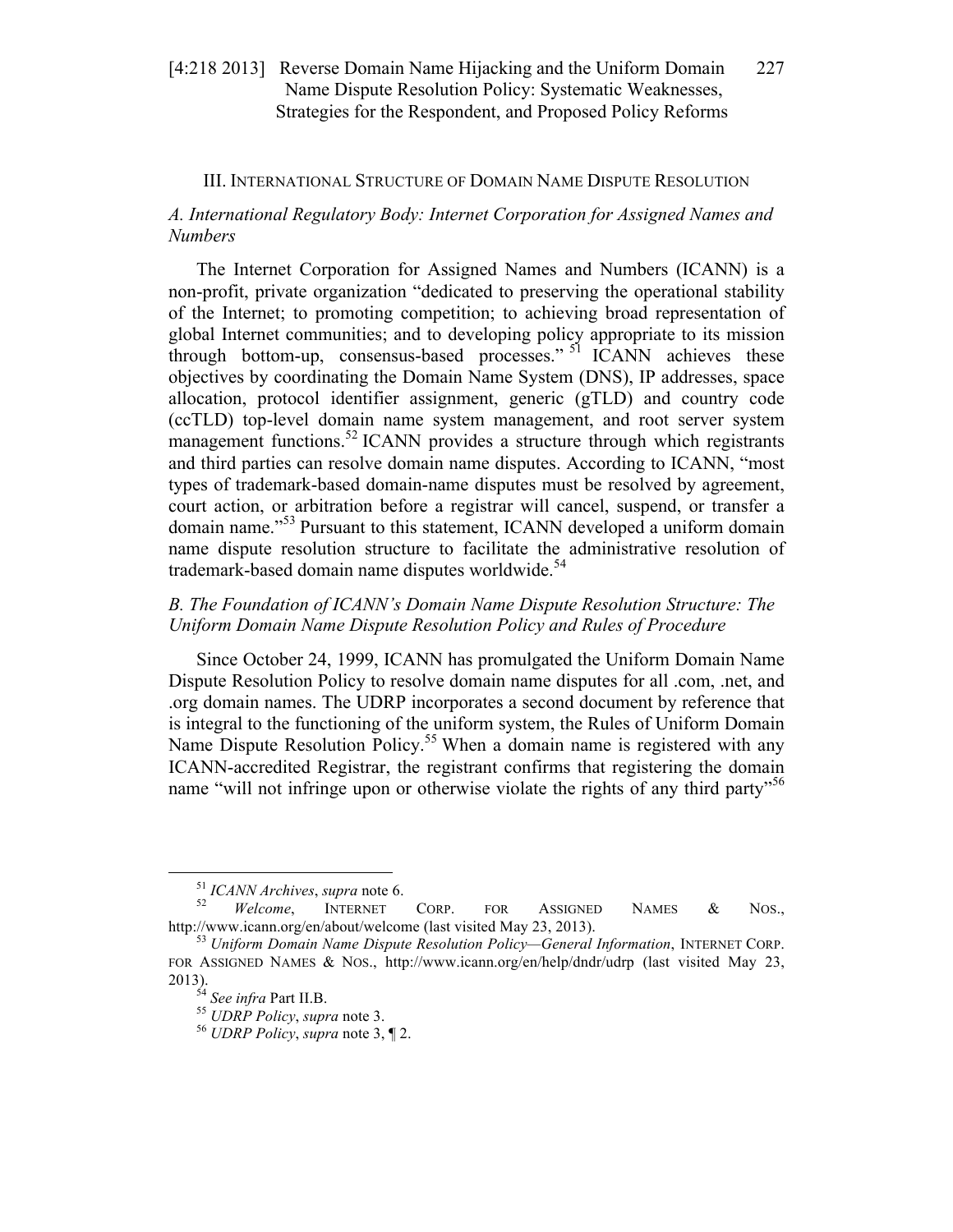and agrees to comply with terms of the UDRP in the event that a third party asserts a claim arising from an alleged abusive registration.<sup>57</sup>

The UDRP also sets forth the terms and conditions that an administrative dispute resolution service provider (service provider) will use to govern a domain name dispute.<sup>58</sup> A service provider may impose supplemental rules on the parties.<sup>59</sup> An ICANN proceeding costs about \$1,500,<sup>60</sup> and the trademark owner submitting the claim is responsible for paying the associated fees.  $61$ 

Engaging in dispute resolution under the UDRP is "mandatory" to the extent that a registrant's domain name is subject to a proceeding initiated by a trademark owner.  $62$  However, if the trademark owner or domain name registrant is unsatisfied with the outcome<sup>63</sup> or if the domain name registrant did not participate in the UDRP proceeding,<sup>64</sup> he or she may file suit for judicial relief under the Anticybersquatting Consumer Protection Act  $(ACPA)$ ,<sup>65</sup> assuming the  $ACPA$ <sup>66</sup> and other traditional jurisdictional requirements are satisfied.<sup>67</sup> The finding of the

(4th Cir. 2003) (noting that a WIPO panel decision "is relevant only to serve as the reason for [registrant's] . . . bringing an action under  $\S 1114(2)(D)(v)$  . . . .").<br><sup>64</sup> If the domain name registrant fails to respond to the UDRP compliant, it may lead to the

uncontested loss of the domain name. *Rules of UDRP Procedure*, *supra* note 4, ¶ 5(e) ("If a Respondent does not submit a response, in the absence of exceptional circumstances, the Panel shall decide the dispute based upon the complaint."). <sup>65</sup> 15 U.S.C.A. § 1125(c)(1) (West 2012). 66 *UDRP Policy*, *supra* note 3, ¶ 4 (k) (providing that a trademark owner can assert a

cybersquatting claim in a court of competent jurisdiction, and "[i]n general, that jurisdiction is either the location of our principal office or of your address as shown in our Whois database").<br><sup>67</sup> Parisi v. Netlearning, Inc., 139 F. Supp. 2d 745, 751 (E.D. Va. 2001) ("[I]t would not be

appropriate to 'compel' participation in UDRP proceedings under § 4 as a prerequisite to litigation because UDRP complainants, as strangers to the registration agreement, are under no obligation to avail themselves of the UDRP.").

 <sup>57</sup> *UDRP Policy*, *supra* note 3, ¶ 4(a). 58 *List of Approved Dispute Resolution Service Providers*, INTERNET CORP. FOR ASSIGNED NAMES & NOS., http://www.icann.org/en/help/dndr/udrp/providers (last visited May 23, 2013) (listing the four ICANN-approved dispute resolution providers).<br><sup>59</sup> *Rules of UDRP Procedure*, *supra* note 4, ¶ 1.<br><sup>60</sup> *Fee* Schedule, NAT'L ARBITRATION FORUM (Aug. 1, 2008),

http://www.adrforum.com/users/naf/resources/2008FeeSchedule-FinalPrint1.pdf; *Schedule of Fees under the UDRP*, WIPO (Dec. 1, 2002), http://www.wipo.int/amc/en/domains/fees/index.html.<br><sup>61</sup> *Rules of UDRP Procedure*, *supra* note 4, ¶ 19(a) (noting the cost varies according to the

number of panelists. Respondent is responsible for the additional costs of a three-person panel created upon his/her request).<br><sup>62</sup> *UDRP Policy*, *supra* note 3, ¶ 4.<br><sup>63</sup> *See* Barcelona.com, Inc. v. Excelentisimo Ayuntamiento De Barcelona, 330 F.3d 617, 626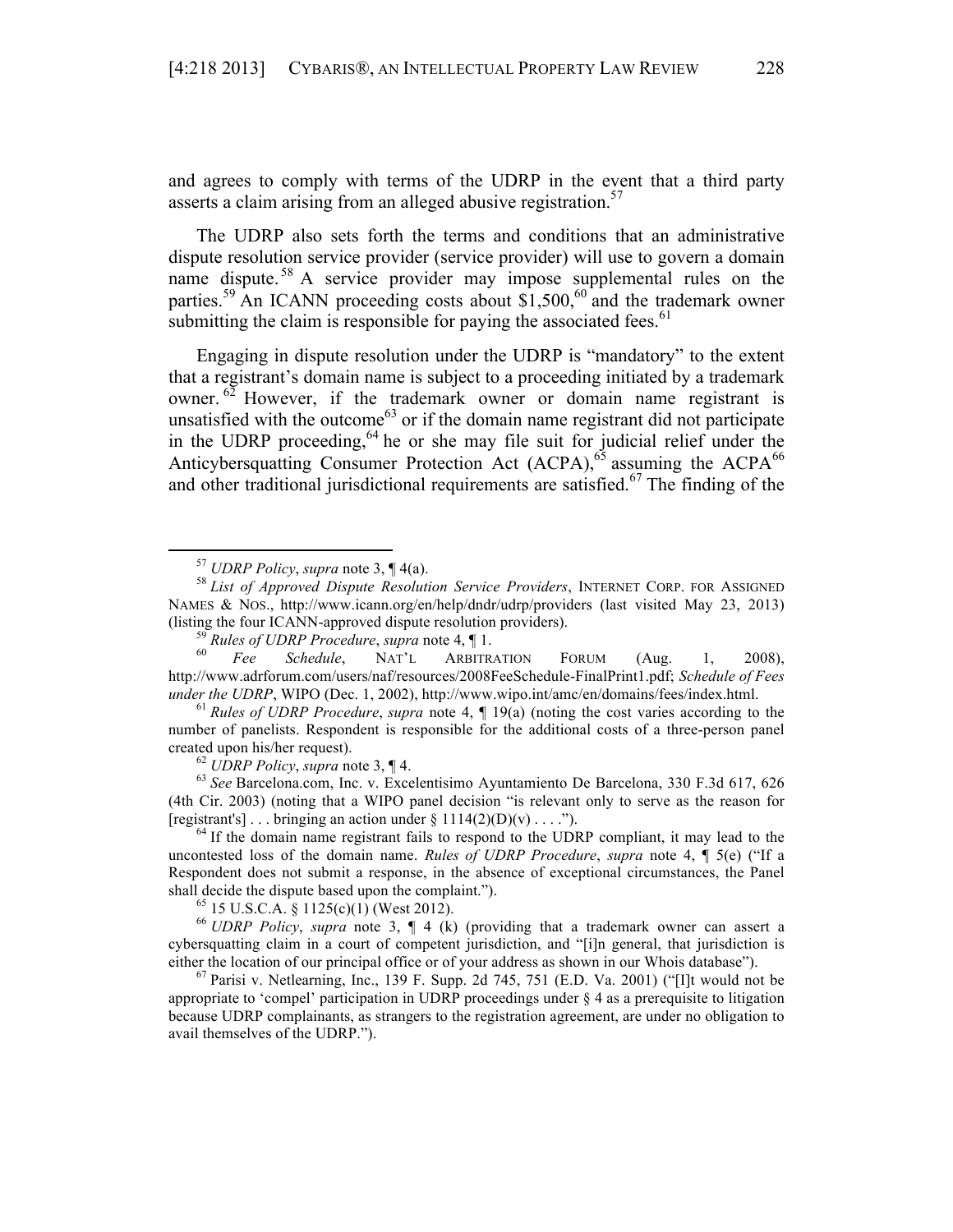UDRP panel has no preclusive effect,<sup>68</sup> and the court does not give the panel's finding any deference.<sup>69</sup> Further, a trademark owner can avoid the UDRP entirely and instead, under the ACPA, choose to only assert a DNH claim against the domain name registrant in court.

To prevail on a DNH claim under the UDRP, $^{70}$  the complainant must show that (1) it has trademark rights in the mark, (2) the respondent's domain name is confusingly similar to the complainant's trademark,<sup>71</sup> (3) the respondent does not have rights or a legitimate interest in the domain name,<sup>72</sup> and (4) the respondent's domain name was registered and is being used in bad faith.<sup>73</sup>

In regard to the bad faith element, the UDRP includes a non-exhaustive list of factors: (1) circumstances suggesting the respondent's registration was primarily for the purpose of selling or transferring the domain name, (2) the respondent engaging in a pattern of conduct to prevent the trademark owner from reflecting the mark in a domain name, (3) the respondent registering the domain name primarily for the purpose to disrupt business of the complainant, and (4) the respondent using the domain name to intentionally attract users for commercial

 <sup>68</sup> *See, e.g.*, Storey v. Cello Holdings, L.L.C., 347 F.3d 370, 381 (2d Cir. 2003) (holding that a UDRP action has no *res judicata* effect; the UDRP was structured to allow "two bites at the

apple"). <sup>69</sup> Hawes v. Network Solutions, Inc*.,* 337 F.3d 377, 386 (4th Cir. 2003) ("[A]n action brought under  $\S$  1114(2)(D)(v) on the heels of an administrative proceeding under [the UDRP] . . . is independent of, and involves neither appellate-like review of nor deference to, the underlying proceeding."). *<sup>70</sup> UDRP Policy, supra* note 3, ¶ 4(a) (stating that "[i]n the administrative proceeding, the

complainant must prove that each of these three elements are present," which assumes that (1) in

the list that follows is met).<br><sup>71</sup> Sumner v. Urvan, Case No. D2000-0596, 2000 WL 33939204 (WIPO Arbitration & Mediation Ctr. July 24, 2000) (Christie, Arb.), *available at* http://www.wipo.int/amc/en/domains/decisions/html/2000/d2000-0596.html (holding "the Uniform Policy is not limited to a 'registered' mark; an unregistered, or common law, mark is

sufficient for the purposes of paragraph  $4(a)(i)$ ").<br><sup>72</sup> Volvo Trademark Holding AB v. e-motordealer Ltd., Case No D2002-0036, 2008 WL 4892129 (WIPO Arbitration & Mediation Ctr. Mar. 22, 2002) (Blackshaw, Arb.), *available at* http://www.wipo.int/amc/en/domains/decisions/html/2002/d2002-0036.html (holding that a registrant can legitimately use another's trademark in its domain name according to "the wording of paragraph 4(c)(iii) of the Policy, only in a *non-confusing and non-diverting manner*.") (emphasis in original). <sup>73</sup> Recordati S.P.A. v. Domain Name Clearing Company, Case No. D2000-0194 (WIPO

Arbitration & Mediation Ctr. July 21, 2000), *available at* http://www.wipo.int/amc/en/domains/decisions/html/2000/d2000-0194.html ("'[U]se in bad faith' in subsection  $4(a)(iii)$  does not refer to 'use in commerce' in the trademark sense of use but refers in the broad sense to a pattern of conduct respecting the registered domain name in dispute.").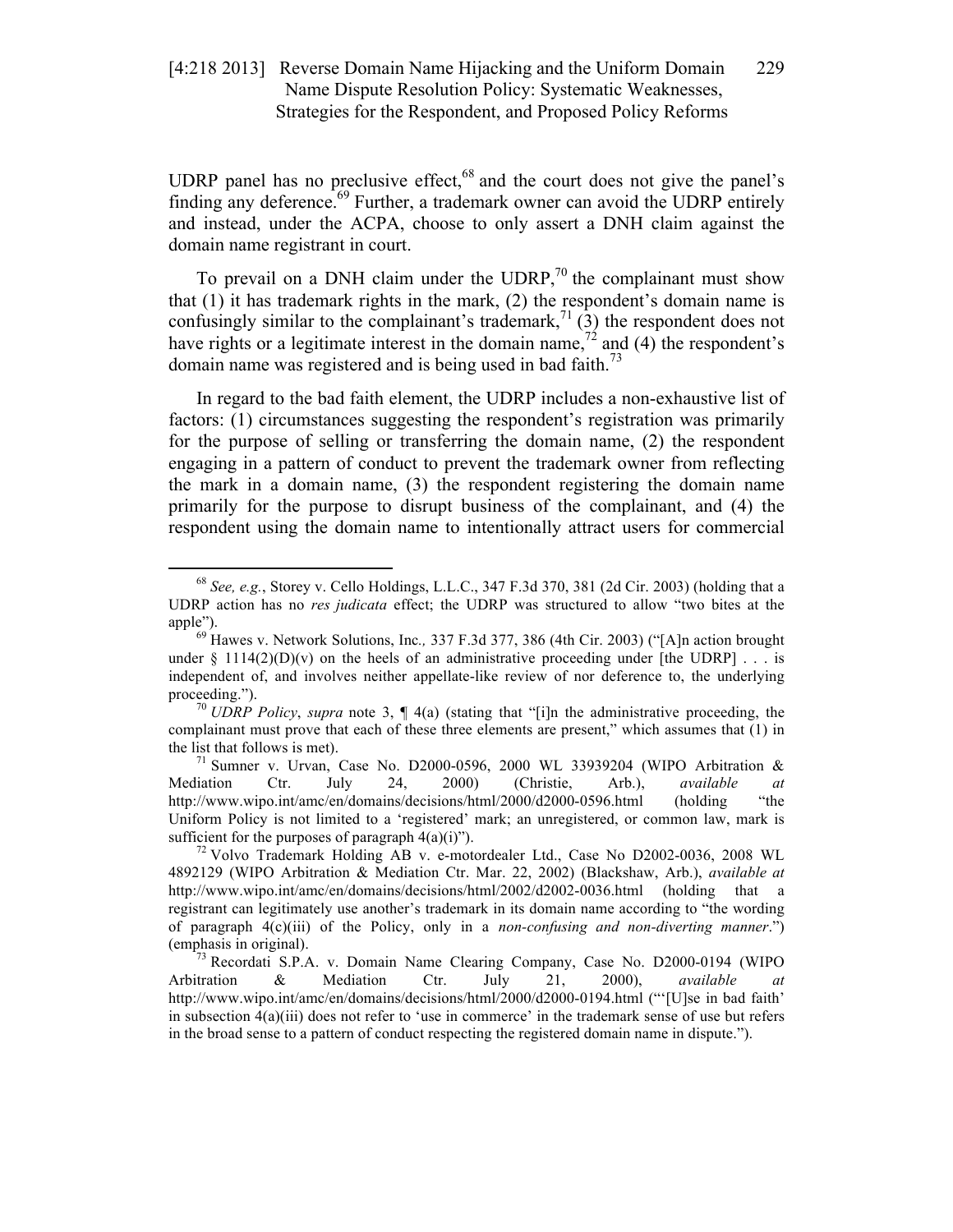gain by creating a likelihood of confusion with complainant's mark.<sup>74</sup> Notably, to satisfy the bad faith element, a complainant must show that the domain name was registered in bad faith and then used in bad faith. Proof of one of these subparts alone is insufficient to constitute bad faith under the UDRP.<sup>15</sup>

The panel considers a different set of factors in determining whether the respondent has a legitimate interest in the domain name. The UDRP indicates that the respondent might show its legitimate interest by providing evidence that it made a bona fide offer of goods or services in connection with the domain name prior to receiving notice of the dispute; that the registrant is commonly known by the domain name; or that its use is legitimate, noncommercial, or constitutes fair use.<sup>76</sup> Per the UDRP, this is a nonexclusive list of situations that suggest a registrant's legitimate interest in the domain name at issue.<sup>77</sup>

To avoid a transfer order by a UDRP panel, a domain name registrant can simply negate one or more *prima facie* elements of a DNH claim in its response.<sup>78</sup> In addition, the domain name registrant may request an RDNH finding, if applicable, and provide the panel with relevant evidence to support its request. If the panel finds that the claim was filed in an attempt at RDNH, the panel shall declare in its published decision that the claim was asserted in "bad faith and constitutes an abuse of the administrative proceeding."<sup>79</sup>

# IV. THE PURPOSE OF THE UDRP AND ITS WEAKNESSES

## *A. The UDRP and a Measure of Its Success for Domain Name Dispute Resolution*

The UDRP is intended to be a shield against cybersquatting, not a sword through which a trademark owner can improperly acquire a domain name. ICANN adopted the URDP to facilitate the efficient and inexpensive resolution of "abusive [domain name] registrations."<sup>80</sup> The UDRP provides an alternative for trademark owners who would otherwise be coerced into negotiating with a domain name hijacker, filing an expensive lawsuit, or simply allowing the domain name hijacker to continue use  $81 \text{ of a domain name that clearly infringes the}$ 

<sup>&</sup>lt;sup>74</sup> See UDRP Policy, supra note 3,  $\P$  4(b).<br><sup>75</sup> UDRP Policy, supra note 3,  $\P$  4(b).<br><sup>76</sup> UDRP Policy, supra note 3,  $\P$  4(c).<br><sup>77</sup> UDRP Policy, supra note 3,  $\P$  4.<br><sup>78</sup> See Rules of UDRP Procedure, supra note 4,  $\P$  *Policy*, INTERNET CORP. FOR ASSIGNED NAMES & NOS. (Oct. 24 1999), http://archive.icann.org/en/udrp/udrp-second-staff-report-24oct99.htm. <sup>81</sup> This is an undesired result according to basic trademark policy. *See supra* Part II.B.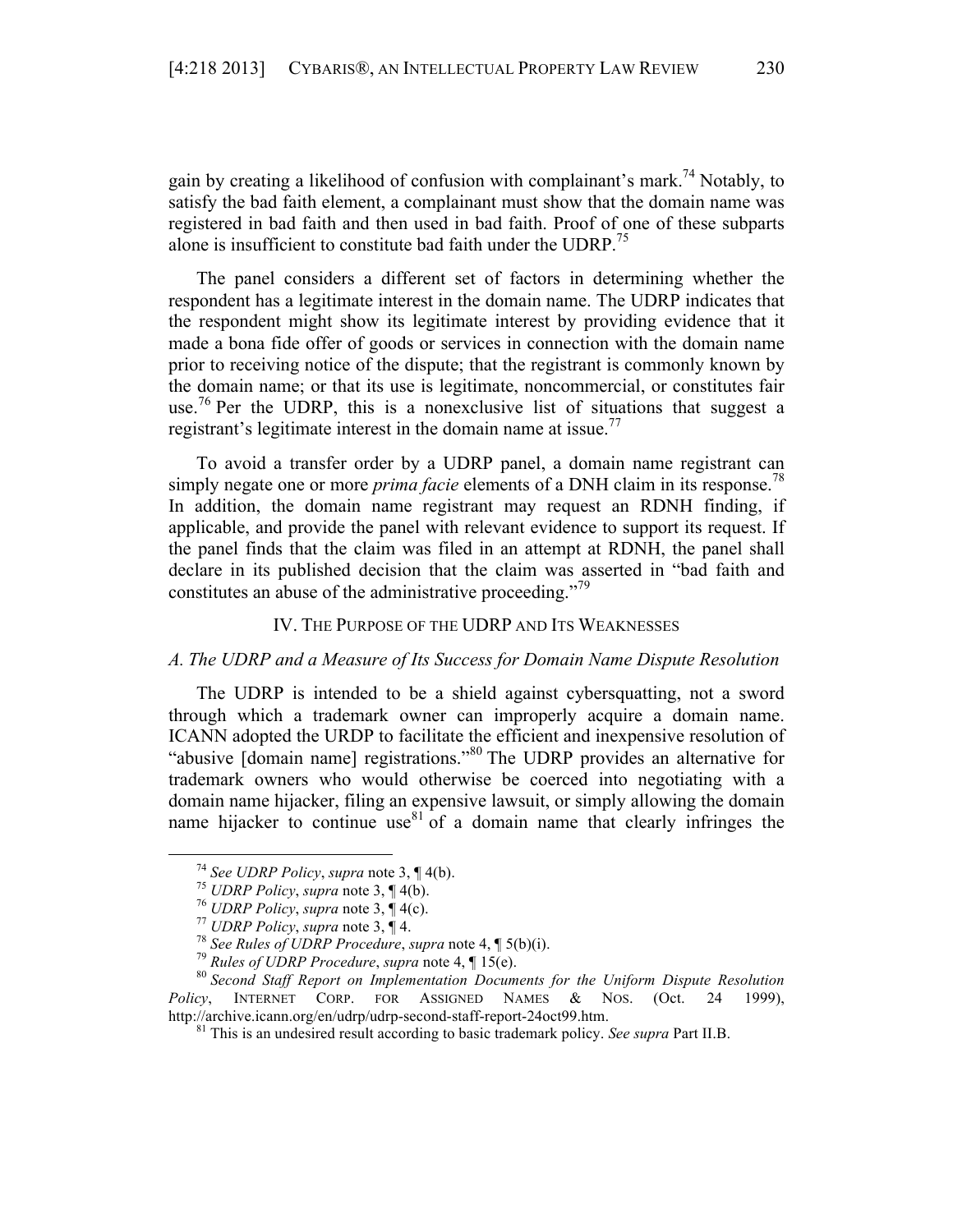owner's mark.<sup>82</sup> In the context of traditional cybersquatting, the UDRP has performed well as a reliable dispute resolution mechanism within the international domain name system.<sup>83</sup>

A major advantage of the UDRP is that it costs less than litigation. Filing a lawsuit presents a significant expense that many trademark owners cannot afford. In 2006, average trademark litigation costs "ranged from \$250,000 to \$650,000, depending on the size of the lawsuit." <sup>84</sup> One way that costs are reduced under the UDRP is the mandatory administrative proceeding provision,<sup>85</sup> which eliminates jurisdictional complexities of traditional litigation and allows for the proceeding to simply focus on the domain name dispute instead of venue, choice of law, and other issues that make litigation costly and representation by counsel almost a necessity. Plus, the UDRP eliminates traditional litigation costs related to traveling to appear in a particular forum because UDRP proceedings are administered solely through written submissions of the parties.<sup>86</sup>

Similarly, the UDRP enables disputants to avoid the historically lengthy time span of a formal lawsuit. For example, the time it takes a trademark infringement lawsuit to reach trial is often "longer than one year – more likely closer to two years, and possibly three."<sup>87</sup> In contrast, the typical UDRP proceeding is completed within sixty days.<sup>88</sup> Notably, the UDRP also conserves judicial

 $82$  As trademark owners are responsible for policing their marks to prevent genericism and loss of rights. The UDRP is an effective tool to assist with this in the context of infringing domain names.<br><sup>83</sup> *See* Margie Milam, Final GNSO Issue Report on the Current State of the Uniform

DOMAIN NAME DISPUTE RESOLUTION POLICY 14 (2011), *available at* http://gnso.icann.org/en/node/27051 ("[T]he UDRP has proven to be a flexible and fair dispute resolution system."). However, even within the UDRP system there is inequity between trademark owners and the cybersquatting community because a trademark owner faces thousands of dollars in UDRP fees compared to a cybersquatter who is not required to respond to a UDRP claim and

only incurs the negligible cost of registering the domain name.<br><sup>84</sup> Leah C. Grinvald, *Resolving the IP Disconnect for Small Businesses*, 95 MARQ. L. REV.<br>1491, 1529 (2012).

<sup>&</sup>lt;sup>85</sup> *UDRP Policy*, *supra* note 3, ¶ 4.<br><sup>86</sup> *See Rules of UDRP Procedure*, *supra* note 4, ¶ 13 (providing that an in-person hearing may only be held in exceptional circumstance). 87 Julie A. Katz, *The Long and Winding Road: Successful Trademark Litigation in the United* 

*States*, INTELLECTUAL ASSET MGMT. MAGAZINE 45 (Apr. 2009), *available at* http://www.iammagazine.com/issues/Article.ashx?g=c4552580-e53b-4247-9008-b1bb6b7c27eb. 88 *WIPO Guide to the Uniform Domain Name Dispute Resolution Policy (UDRP)*, WIPO

<sup>[</sup>hereinafter *WIPO Guide to UDRP Policy*], http://www.wipo.int/amc/en/domains/guide/index.html (last visited May 23, 2013) ("The Administrative Procedure normally should be completed within 60 days of the date the WIPO Center receives the Complaint.").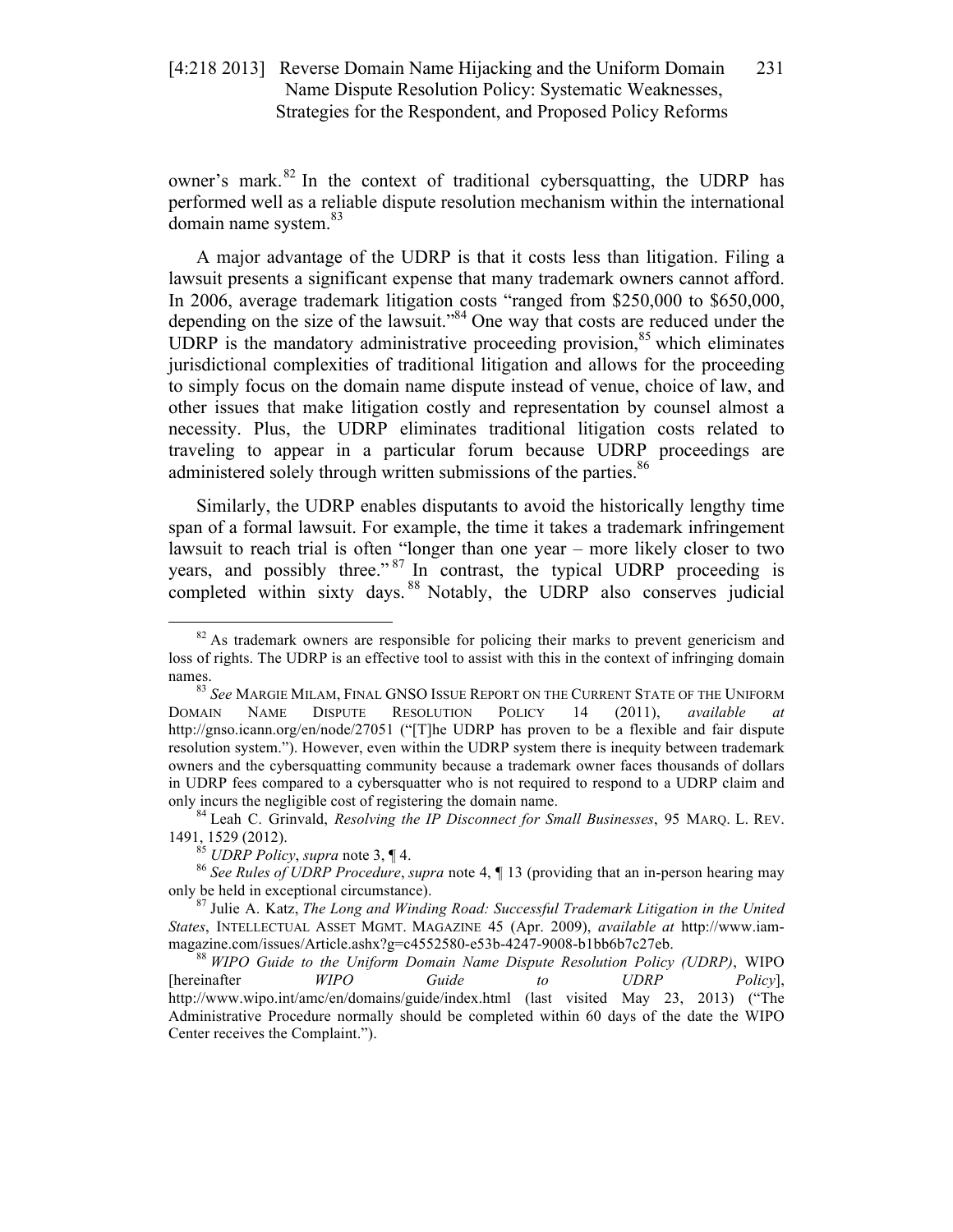resources by keeping disputes over clearly abusive registrations out of the court system.<sup>89</sup> Since its inception, the UDRP has been used to resolve over 30,000 domain name disputes,  $90$  and without ICANN-approved service providers more of these disputes would have end up in the court system.

Another strength of the UDRP is that it allows for bodies that are well versed in domain name and trademark policy to resolve the disputes. Other types of intellectual property have similar bodies that specialize in resolving disputes pertaining to the subject matter in controversy. For example, the Federal Circuit Court of Appeals has exclusive jurisdiction over patent appeals.<sup>91</sup> In the context of the UDRP, a de facto two-step quality regulation process of the service providers naturally leads to more experienced panelists, and arguably more consistent results within the system. First, ICANN assumes an active role in examining potential service providers. In its selection process, ICANN emphasizes the importance of the potential service provider having a positive track record of handling disputes, a demonstrable level of understanding of the UDRP, and a proven ability to recruit highly qualified panelists.<sup>92</sup> Second, the service providers select panelists for their individual rosters based on the applicant's trademark or bench experience. $93$  Service providers then continue to educate their panelists on an annual basis on topics that specifically address developments in the procedure and substance of domain name dispute resolution.<sup>94</sup> The dual-track vetting process sets a sound foundation for fair outcomes under the UDRP. A final strength of the UDRP related to quality

 <sup>89</sup> Thomas C. Folsom, *Missing the Mark in Cyberspace: Misapplying Trademark Law to Invisible and Attenuated Uses*, 33 RUTGERS COMPUTER & TECH. L.J. 137, 249 n.157 (2007) ("[T]he high volume of domain names resolved under the private UDRP system, compared to the far smaller number under the public court system appears to be a significant private diversion away from . . . the public judicial system.").<br><sup>90</sup> *Uniform Dispute Resolution Policy*, GENERIC NAMES SUPPORTING ORGANIZATION,

INTERNET CORP. FOR ASSIGNED NAMES & NOS., http://gnso.icann.org/en/council/policy/udrp (last visited May 23, 2013).<br><sup>91</sup> 28 U.S.C.A. § 1295(a)(1) (West 2012) (stating the Federal Circuit Court of Appeals has

exclusive jurisdiction "of an appeal from a final decision . . . in any civil action arising under . . .

any Act of Congress relating to patents").<br><sup>92</sup> *See List of Approved Dispute Resolution Providers*, INTERNET CORP. FOR APPROVED<br>NAMES & NOS., http://www.icann.org/en/help/dndr/udrp/providers (last visited May 23, 2013).

<sup>&</sup>lt;sup>93</sup> WIPO Guide to UDRP Policy, supra note 88 (stating advantages of the UDRP include having "decision-makers [that] are experts in such areas as international trademark law, domain name issues, electronic commerce, the Internet and dispute resolution").<br><sup>94</sup> *See* MILAM, *supra* note 83, at 48 (noting that WIPO holds annual Workshops and Panelists

Meetings).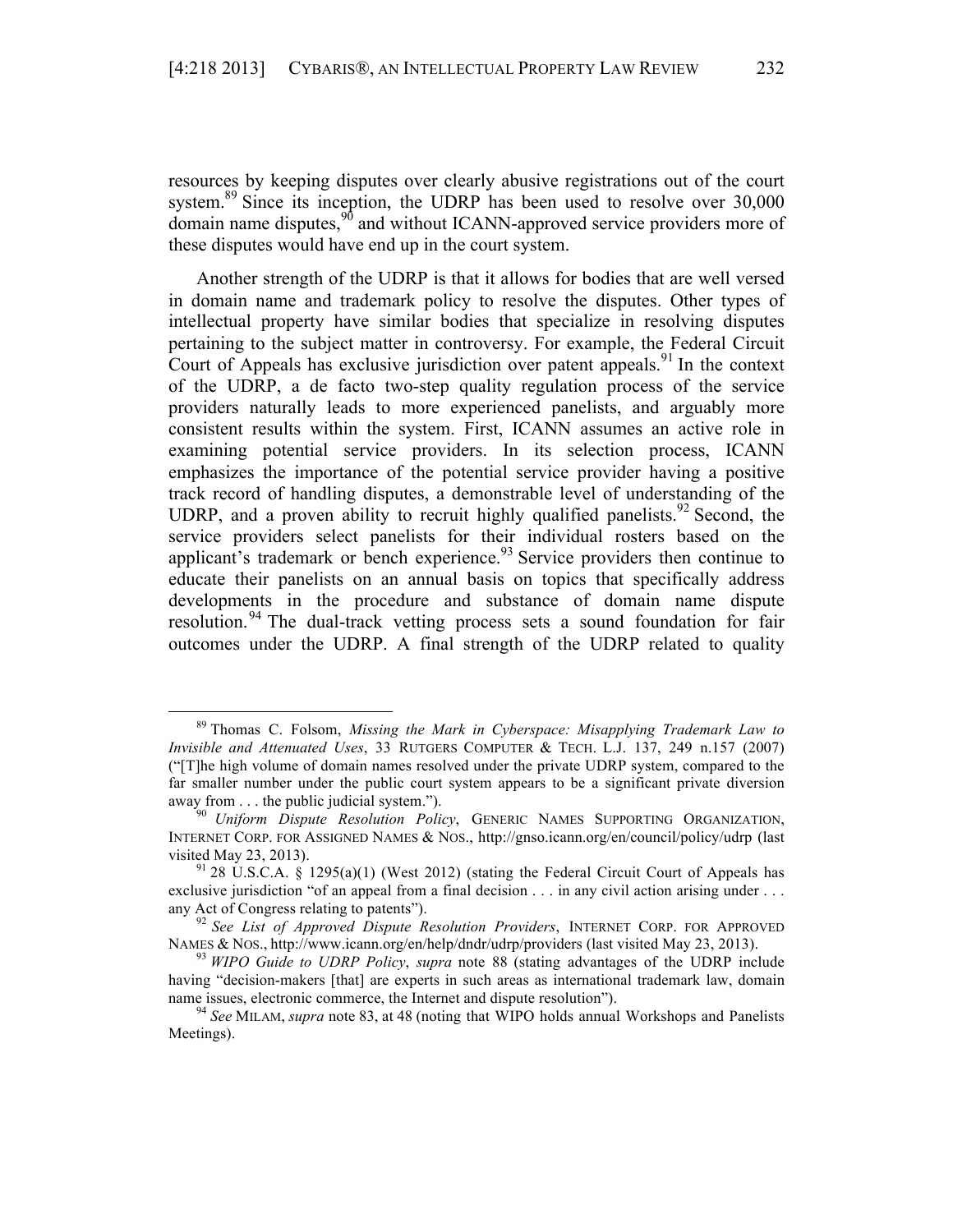control is ICANN's requirement that all UDRP decisions be published, which allows for public comment and maintains transparency.<sup>95</sup>

The generally recognized consistency of the UDRP system has led to it serving as a model for several ccTLD registries' dispute resolution polices, such as .cn and .hk. $96$  Yet, even with its success at providing an efficient, economical, and effective forum for cybersquatting claims, some trademark owners have developed techniques to manipulate the system and attempt to wrongfully deprive a legitimate registrant of a domain name (e.g., engage in RDNH). Acknowledging that the UDRP has many strengths, it also has a variety of weaknesses, as discussed below, which allow for trademark owners to abuse the domain name dispute structure and give rise to the need for UDRP reform.

# *B. The UDRP and Its Susceptibility to RDNH*

While the UDRP certainly has advantages over existing alternatives for resolving domain name disputes, it also has a number of limitations and inadequacies that can lead to frivolous DNH complaints against legitimate domain name registrants.<sup>97</sup> The problem of RDNH was anticipated by the ICANN Board even before the UDRP was adopted, and it was suggested during the drafting phase that "[t]he dispute policy should seek to define and minimize reverse domain name hijacking."<sup>98</sup> The UDRP does not incorporate sufficient incentives for a legitimate domain name registrant to advocate for a RDNH finding, or maintain a sufficient level of risk to deter a potential reverse domain name hijacker from asserting a frivolous claim, unlike traditional litigation. Ultimately, these and other structural weaknesses of the UDRP lead to the suboptimal resolution of some RDNH claims.

<sup>&</sup>lt;sup>95</sup> *UDRP Policy*, *supra* note 3, ¶ 4(j).<br><sup>96</sup> *See* MILAM, *supra* note 83, at 9.<br><sup>97</sup> Muller, *supra* note 50 (stating the UDRP "was supposed to be aimed at the most egregious types of cybersquatting, leaving other disputes to the courts").<br><sup>98</sup> *See Resolution Approved by the Board, Santiago Meeting*, INTERNET CORP. FOR ASSIGNED

NAMES & NOS. (Aug. 26, 1999), http://archive.icann.org/en/meetings/santiago/santiagoresolutions.htm#anchor16725 (requesting measures designed to minimize RDNH); *see also Staff Report on Implementation Documents for the Uniform Dispute Resolution Policy*, INTERNET CORP. FOR ASSIGNED NAMES & NOS. (Sept. 29, 1999) [hereinafter *Staff Report*], http://archive.icann.org/en/udrp/staff-report-29sept99.htm (responding to ICANN Board's request to minimize RDNH by incorporating Rule of Procedure ¶ 15(e) definition of RDNH, Rule of Procedure ¶ 2(a) notice requirement, UDRP ¶ 4(a) clarification complainant's burden, and UDRP ¶ 4(k) provision for a longer time for a domain-name holder to seek out court review).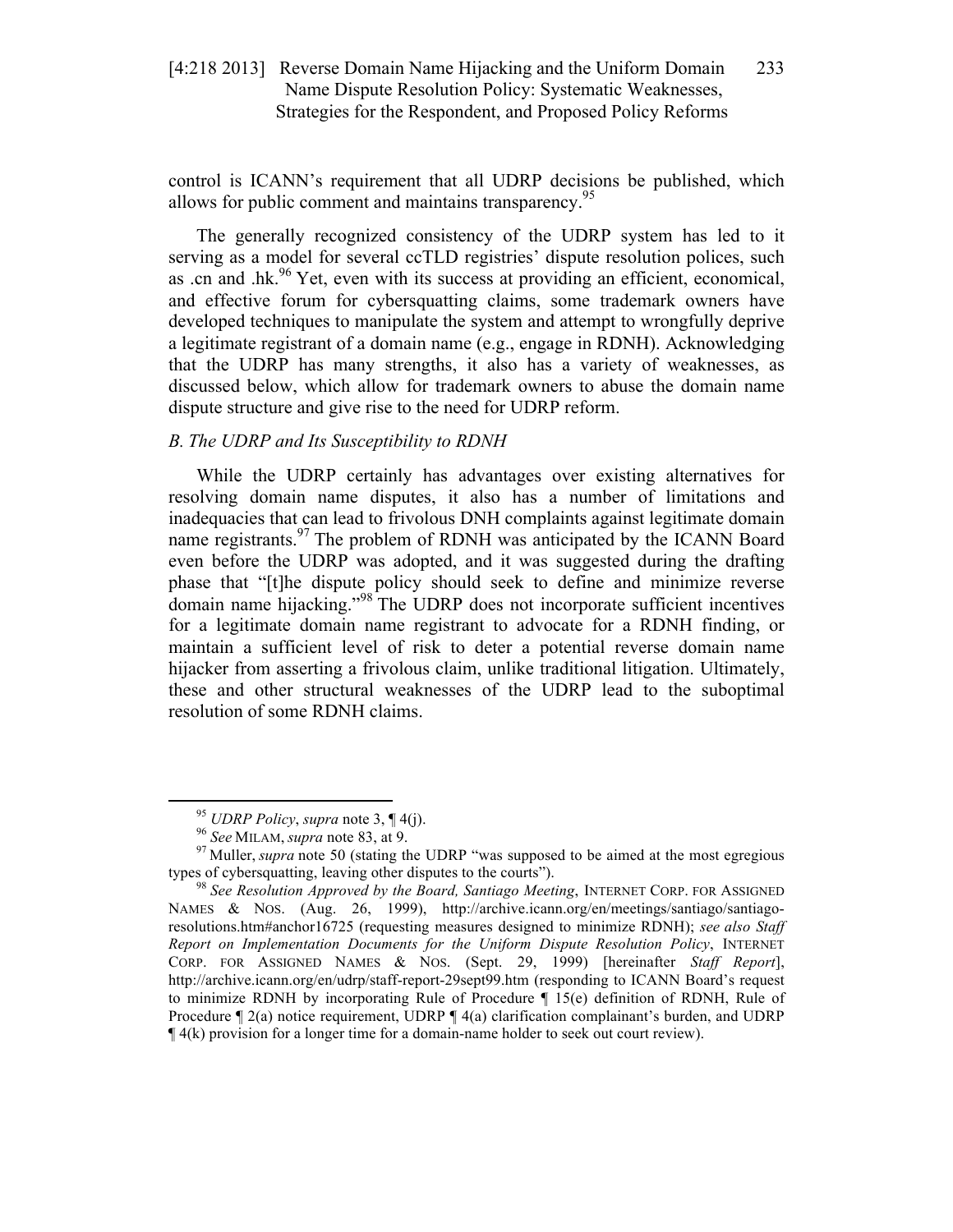#### *1. Advocating for RDNH: More Trouble Than It Is Worth*

An overriding systematic weakness of the UDRP is that a legitimate domain name registrant simply lacks sufficient incentive to spend time and resources to lobby the presiding panel for a RDNH finding. There is no potential for a legitimate domain name registrant to recover a monetary award from a RDNH finding under the UDRP. According to the UDRP, RDNH is an "abuse of the administrative proceeding," which does not carry any official penalty beyond the mere declaration that the complaint was brought in bad faith.<sup>99</sup> Further, while a legitimate domain name registrant can advocate for a RDNH finding, a panel can also find RDNH *sua sponte*, making it unnecessary for the registrant to raise the issue or provide factual support in order for the panel to find RDNH.<sup>100</sup> Therefore, a legitimate domain name registrant might decide to forgo the extra effort required to proffer evidence of RDNH and instead focus on negating one or more of the *prima facie* elements to ensure the domain name is not transferred.

It is also possible that *pro se* registrants, who amount to over seventy percent of all UDRP respondents, $101$  are intimidated by the administrative proceeding. These respondents might lack the sophistication necessary to identify and appreciate the opportunity to call the panel's attention to RDNH. And while a RDNH finding might initially sound attractive to some legitimate domain name registrants as retribution for the attempted hijacking, upon further reflection, an unrepresented registrant is probably more interested in returning to its normal course of business than advocating for a RDNH and then using the negative "hijacker" label to publically shame the reverse domain name hijacker. The opportunity cost associated with advocating for RDNH in the UDRP process, including the additional time and effort to provide support for a RDNH finding as distinct from simply negating the *prima facie* elements of the complaint and utilizing the finding thereafter, might simply be too great. Thus, a RDNH finding is an underutilized tool in the battle against cybersquatting.

<sup>&</sup>lt;sup>99</sup> *Rules of UDRP Procedure*, *supra* note 4, ¶ 15(e).<br><sup>100</sup> Though not officially required, many panels have declined to find RDNH stating in their decisions that the registrant did not provide enough evidence relating to RDNH. *See* Max Mara Fashion Group, S.r.l. v. Ashantiplc Ltd., Case No. FA1208001458069 (Nat'l Arbitration Forum Oct. 4, 2012), http://domains.adrforum.com/domains/decisions/1458069.htm; Atlanta Network Technologies, Inc. v. ANT.COM LIMITED, Case No. FA0903001253155, 2009 WL 1454399 (Nat'l Arbitration Forum May 11, 2009) (Tatham, Banks, Pfeuffer, Arb. Panel), *available at* http://domains.adrforum.com/domains/decisions/1253155.htm. 101 *See* MILAM, *supra* note 83, at 15 (noting that "[q]uestionnaire responses also reveal that in

a large percentage of cases, respondents are not represented by counsel (approximately 86% for NAF, 80% for the Asian Domain Name Dispute Resolution Centre, and 70% for the Czech Arbitration Court)").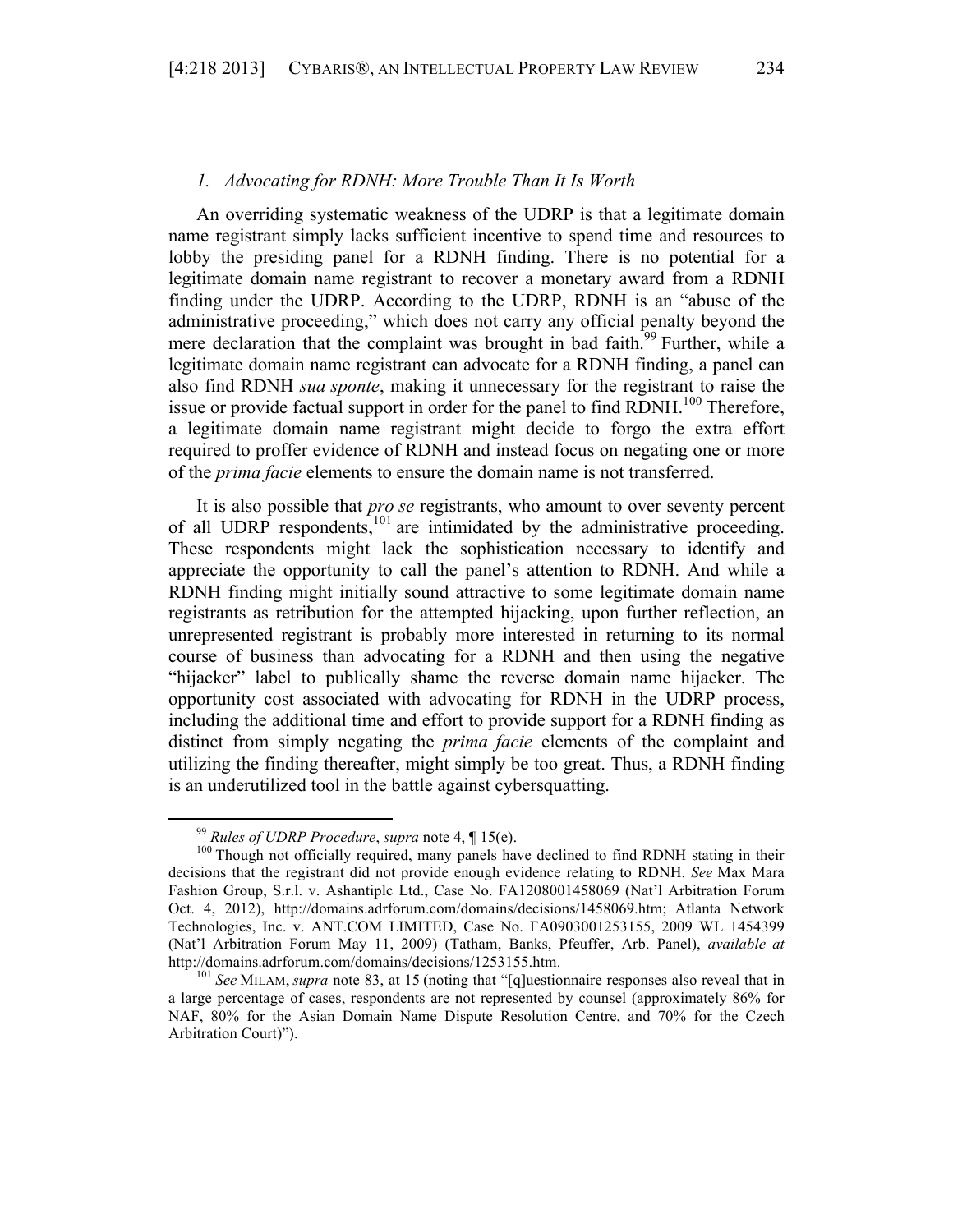# *2. Absence of Meaningful Deterrents to Frivolous Claims Under the UDRP*

Apart from the UDRP lacking an incentive for a legitimate domain name registrant to advocate for a RDNH finding, the UDRP is missing an important deterrent to prevent a potential reverse domain name hijacker from filing a frivolous claim in the first place. It is clear that the UDRP does not allow for a panel to levy a financial penalty against the complainant upon a finding of RDNH.<sup>102</sup> The full extent of remedies under the UDRP is cancellation or transfer of the domain name.<sup>103</sup> Yet, neither of these outcomes will deter a reverse domain name hijacker from asserting a frivolous claim because the hijacking party does not originally possess the domain name, and it lacks a legitimate reason to object to the domain name's use at the outset. Nonetheless, even in the event that the presiding panel does find RDNH, the most the potential domain name hijacker can lose is its  $$1,500^{104}$  investment in administrative filing fees, which is a much smaller sum to forego than that of traditional litigation.

There are more significant risks associated with RDNH in traditional litigation than under the UDRP. One reason for this is that the reverse domain name hijacker is less likely to face a *pro se* respondent by filing in court, <sup>105</sup> and the respondent's counsel is better positioned to assert a RDNH claim because of his or her legal education and experience. By filing in court, the reverse domain name hijacker is also more likely to be confronted with the issue of RDNH because the ACPA, which governs court proceedings but does not apply to the UDRP, provides monetary damages as a consequence of RDNH in some circumstances.<sup>106</sup> The prospect of monetary damages under the ACPA serves as a strong incentive for a legitimate domain name registrant to raise RDNH in court, which is absent under the UDRP.

Finally, filing a traditional lawsuit over a domain name could present more of a risk for the reverse domain name hijacker than a dispute filed under the UDRP because the outcome might be less predictable. A judge may be amenable to traditional trademark arguments, such as nominative fair use  $107$  and

<sup>&</sup>lt;sup>102</sup> See UDRP Policy, supra note 3,  $\P$  4(i).<br><sup>103</sup> See id.<br><sup>104</sup> Fee Schedule, supra note 60.<br><sup>105</sup> See Marissa C.M. Doran, Note, *Lawsuits as Information: Prisons, Courts, and A Troika Model of Petition Harms*, 122 YALE L.J. 1024, 1043 n.87 (2013) (indicating *pro se* representation rate is around ten percent across the federal docket).<br><sup>106</sup> See 15 U.S.C.A. § 1114(2)(D)(iv)–(v) (West 2012).<br><sup>107</sup> There is a strong argument that fair use should not be incorporated into the UDRP at all

because it is outside the scope for the UDRP, which is to provide a remedy in extreme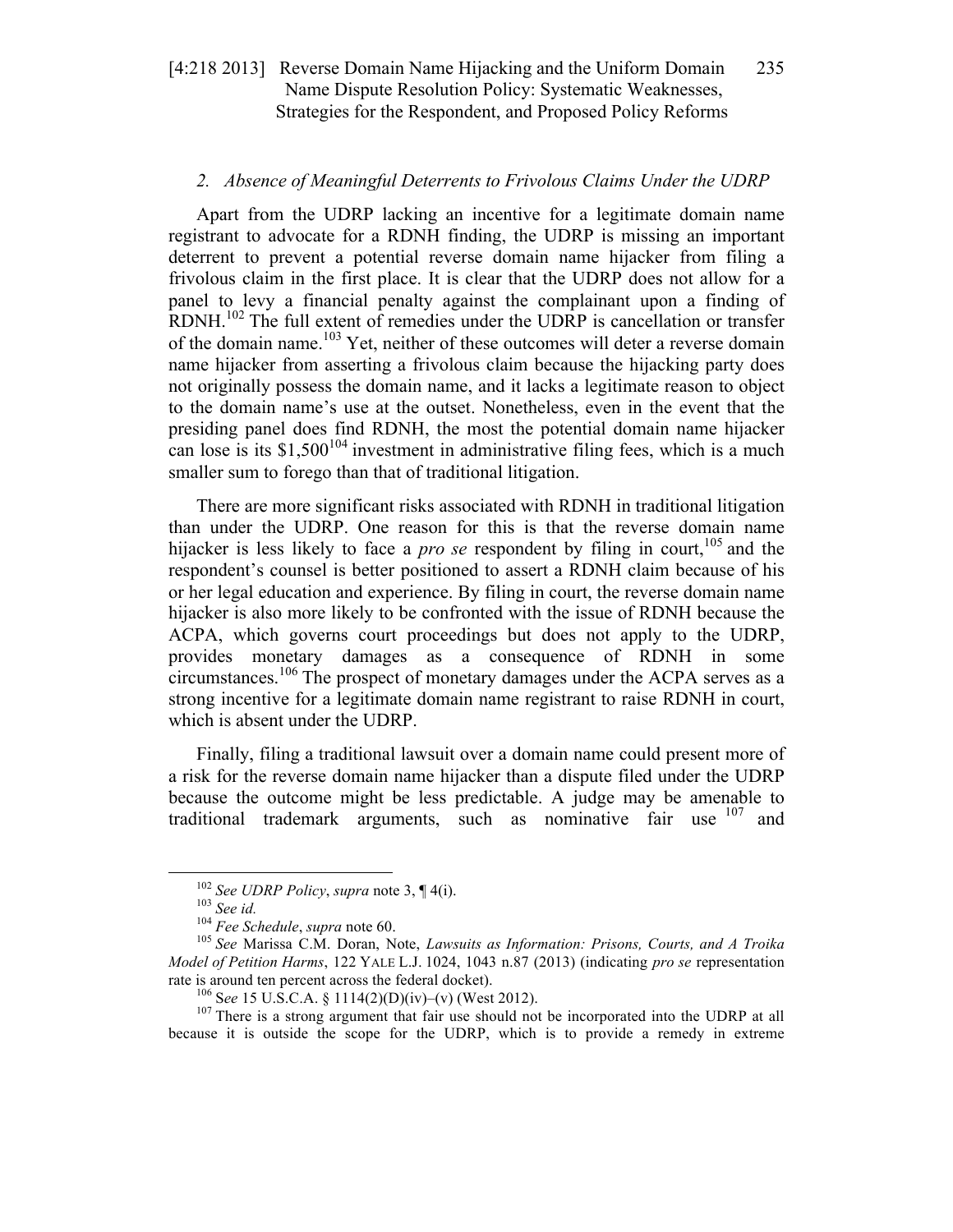incontestability, whereas the UDRP does not allow a panel to address these doctrines.<sup>108</sup> By filing in court, the reverse domain name hijacker also risks liability and other consequences arising from counterclaims that are available in court but are outside the scope of the UDRP—such as unfair competition, fraud, and cancellation of its trademark.<sup>109</sup>

# *3. Unaltered Availability of Independent Judicial Resolution Following a UDRP Proceeding*

The overall domain name dispute resolution structure, including both the UDRP and judicial forums, can be construed as advantageous to a reverse domain name hijacker that first files under the UDRP. If the reverse domain name hijacker loses the administrative proceeding, it may still file a claim in a court of mutual jurisdiction.<sup>110</sup> This structure specifically benefits a well-funded reverse domain name hijacker that might take advantage of going to court to get a second opinion<sup>111</sup> after losing under the UDRP. Notably, many RDNH targets do not have the resources to file a claim in court following an unfavorable panel decision. In practice, the dual option structure, providing for the resolution of domain name disputes under the UDRP or in court, exists mainly for the reverse domain name hijacker and not the legitimate domain name registrant. <sup>112</sup> The UDRP, which is intended to provide a fair and accessible method of domain name

<sup>&</sup>lt;u> Alexandria de la contrada de la contrada de la contrada de la contrada de la contrada de la contrada de la c</u> cybersquatting cases, not to function as global law regulating freedom of expression. *See UDRP*  Policy, supra note 3,  $\P$  4(c)(iii) (addressing briefly the fair use doctrine).<br><sup>108</sup> See UDRP Policy, supra note 3,  $\P$  4(i).<br><sup>109</sup> David E. Sorkin, Judicial Review of ICANN Domain Name Dispute Decisions, 18 SANTA

CLARA COMPUTER & HIGH TECH. L.J. 35, 47 (2001) ("A legal action that challenges a UDRP decision therefore does so only incidentally to the legal claims that the action involves, claims potentially involving trademark and unfair competition law, contract law, fraud, conversion, privacy and personality rights, free speech, due process, public policy, and other matters related to the parties' overarching dispute. The scope of UDRP proceedings, on the other hand, is extremely narrow, encompassing only the three elements set forth in the policy (identicality/similarity to a trademark, lack of legitimate interests, and bad faith registration and use). While a UDRP panel also has discretion to consider other matters, it is unusual for panels to journey far beyond the UDRP and general principles of trademark law.") (citations omitted).<br><sup>110</sup> Rules of UDRP Procedure, supra note 4,  $\P$ 3(b)(xiii).<br><sup>111</sup> Dluhous v. Strasberg, 321 F.3d 365, 366 (3d Cir. 2003) (declining to accord the panel'

finding any deference because the UDRP is an administrative proceeding). 112 Victoria Holstein-Childress, *Lex Cyberus: The UDRP as a Gatekeeper to Judicial* 

*Resolution of Competing Rights to Domain Names*, 109 PENN ST. L. REV. 565, 587 (2004) ("Collectively, . . . complainants . . . prevail in the overwhelming majority of UDRP cases, without significant risk that an aggrieved domain name holder will be sufficiently motivated or able to overcome the hurdles to judicial resolution of their dispute posed by the exceedingly short filing period and prospect of costly litigation.").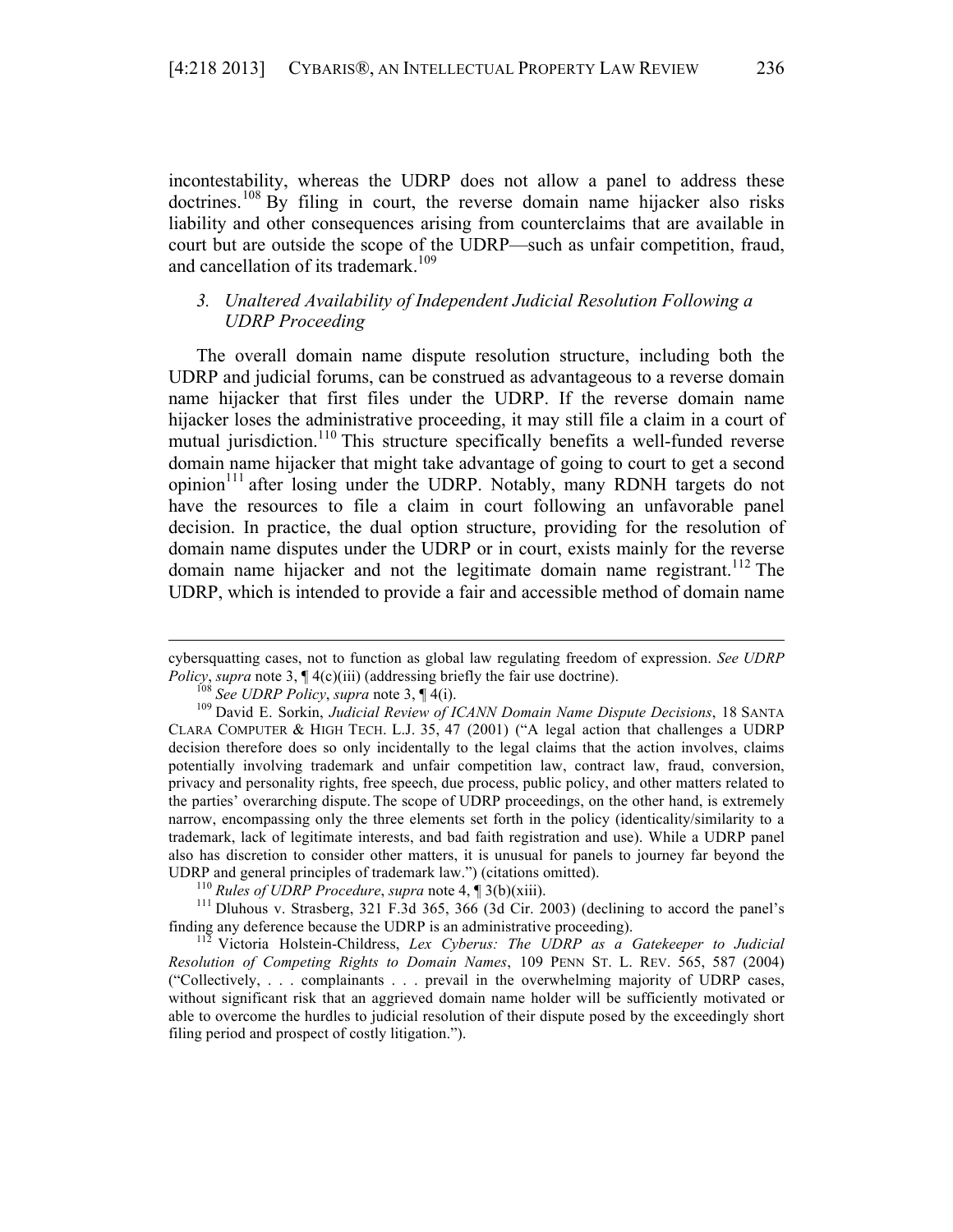dispute resolution across the board, $113$  does not provide sufficient safeguards to legitimate domain name registrants from reverse domain name hijackers that seek to abuse the system and take advantage of unequal access to facets of the domain name dispute resolution structure.

# *4. Potential Access to Information Differentials Between the Parties*

A reverse domain name hijacker with significant financial backing can exploit an access to information differential between the parties, and can potentially craft a bias in the proceeding based on a more nuanced understanding of the domain name dispute resolution landscape.<sup>114</sup> If a reverse domain name hijacker elects to file under the UDRP in an attempt to improperly capture a domain name, it might rely on statistical data to make a strategic decision about which particular ICANN-approved service provider to choose when initiating the dispute, <sup>115</sup> whether to request a one- or three-person panel, which panelists to nominate to sit on the three person panel,  $^{116}$  and whether it is advantageous to consolidate claims, among other important decisions. The reverse domain name hijacker may accumulate such information over months or even years, rely on personal experience within the system, and/or hire outside consultants that specialize in

each panelist. *Rules of UDRP Procedure*, *supra* note 4, ¶ 6(a); *see, e.g.*, *Qualified Dispute Resolution Panelists*, NAT'L ARBITRATION FORUM, http://domains.adrforum.com/panel.aspx (last visited May 23, 2013). The availability of additional, up-to-date data on panelists maintained by third parties seems to have declined since the initial period after the adoption of the UDRP when there might have been more attention on the UDRP in general. *See, e.g.*, *UDRP Panelists,* UDRPINFO.COM, http://www.udrpinfo.com/panl.php#data (last visited May 23, 2013) (noting that information on panelists after 2002 is not available).

 <sup>113</sup> Patrick D. Kelley, *Emerging Patterns in Arbitration Under the Uniform Domain-Name Dispute-Resolution Policy*, 17 BERKELEY TECH. L.J. 181, 182 (2002) ("Some commentators maintain that the UDRP has exceeded expectations, by providing a quick method for fairly resolving domain name disputes at a relatively low cost."). <sup>114</sup> America West Airlines, Gerber Products Company, The Hoover Company, Seiko

Corporation, Wells Fargo & Company, Xerox Corporation, the International Olympic Committee and the United States Olympic Committee each received domain name transfers through domain name dispute arbitration. *List of Proceedings Under Uniform Domain Name Dispute Resolution Policy*, INTERNET CORP. FOR NAMES & NOS., http://archive.icann.org/en/udrp/proceedings-list.htm (last visited May 23, 2013).  $115$  In 2001, UDRP complainants won 82.2% of the time with WIPO and 82.9% of the time

with the National Arbitration Forum (NAF), compared to 63.4% of the time with the third major provider at that time, eResolutions. Following the release of a 2001 study detailing forum shopping grounded in provider bias under the UDRP, the least complainant friendly provider, eResolutions, lost its remaining market share and ceased providing UDRP dispute resolution services. Michael Geist, *Fair.com?: An Examination of the Allegations of Systemic Unfairness in the ICANN UDRP*, 6 (Aug. 2001), *available at* http://www.udrpinfo.com/resc/fair.pdf.<br><sup>116</sup> Service providers are required to publically maintain a record of the basic qualifications of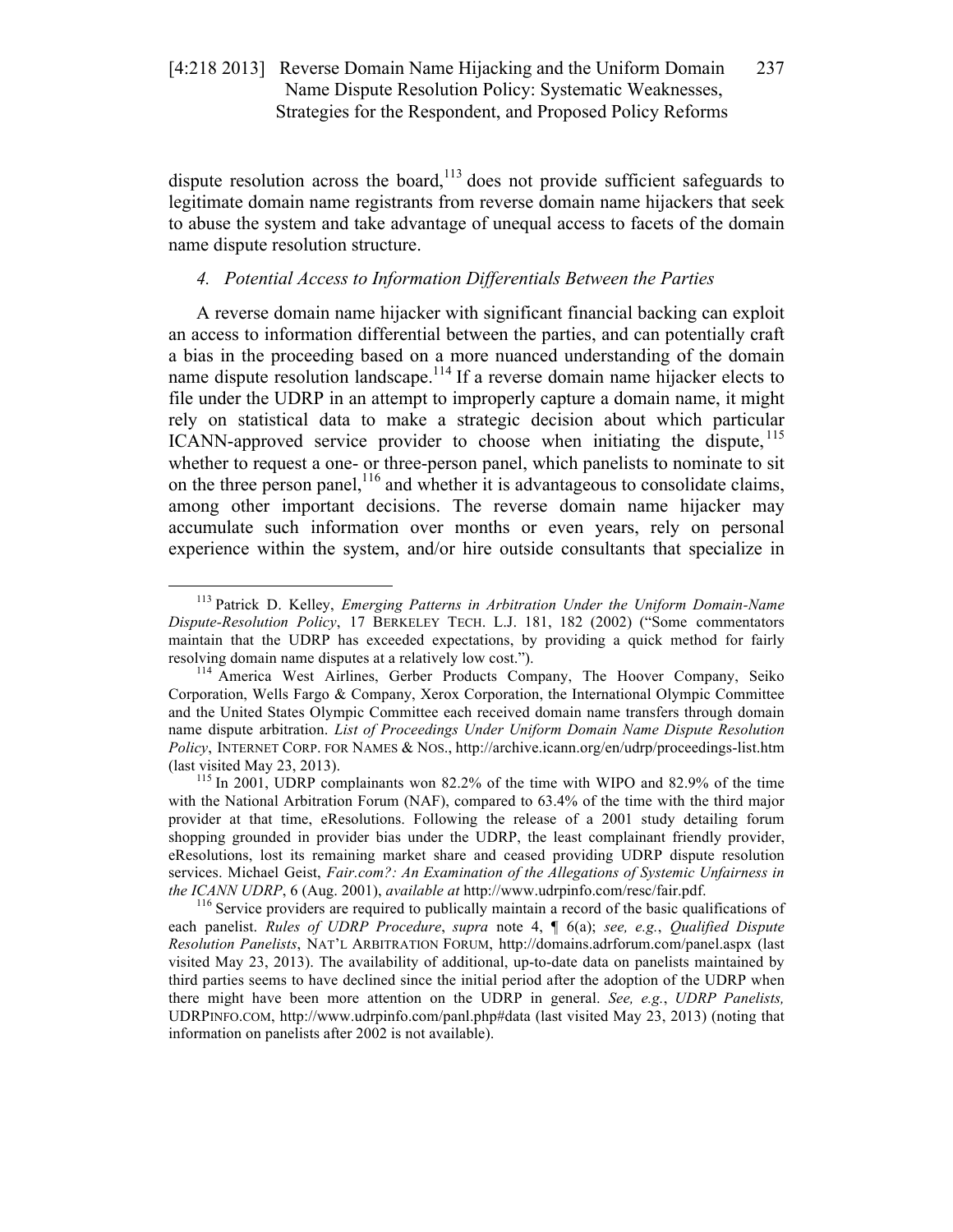URDP proceedings.<sup>117</sup> The opportunity for a respondent to aggregate similar information and come to a comparable degree of understanding is significantly constrained by the fact that the UDRP affords a domain name registrant a mere twenty days to prepare and submit a response.<sup>118</sup>

Ultimately, though the UDRP provides fast and inexpensive domain name dispute resolution, some of its provisions have led to a number of undesirable consequences. <sup>119</sup> Some speculate that RDNH has increased because of the "simplified process provided by the UDRP."<sup>120</sup> For a reverse domain name hijacker, a UDRP proceeding is a quick and low-risk alternative to filing a frivolous lawsuit or negotiating with the legitimate registrant to acquire a domain name.

# V. STRATEGY RECOMMENDATIONS FOR LEGITIMATE DOMAIN NAME REGISTRANTS CONFRONTED WITH A DNH CLAIM UNDER THE UDRP

Reverse domain name hijackers will continue to exploit the limitations of the UDRP and initiate claims that amount to RDNH until sufficient disincentives are put into place to stop the abusive practice.<sup>121</sup> In the meantime, there are several ways that a domain name registrant can resist an erroneous domain name transfer and encourage a RDNH finding, thereby discouraging the overreach of a reverse domain name hijacker to the extent it is possible under the current UDRP.

# *A. Prior to the Initiation of a UDRP Proceeding*

At the most basic level, it is essential for the domain name registrant to keep the entire situation related to its initial registration and subsequent contact with a potential reverse domain name hijacker well documented. If the potential complainant contacts the legitimate domain name registrant prior to commencing a UDRP proceeding, the legitimate registrant should put the potential complainant

 <sup>117</sup> *CitizenHawk Maintains its Preeminence in UDRP Filings*, YAHOO! FINANCE (Jan. 7, 2013, 8:00 AM), http://finance.yahoo.com/news/citizenhawk-maintains-preeminence-udrp-filings-130000269.html (stating CitizenHawk uses "a team of domain name recovery experts" to manage UDRP disputes on behalf of trademark owners, and past clients include Orbitz, Brooks Brothers, and FreeCreditReport.com).<br><sup>118</sup> *Rules of UDRP Procedure*, *supra* note 4, ¶ 5(a).<br><sup>119</sup> Pamela Segal, *Attempts to Solve the UDRP's Trademark Holder Bias: A Problem that* 

*Remains Unsolved Despite the Introduction of New Top Level Domain Names*, 3 CARDOZO ONLINE J. CONFLICT RESOL. 1, 13 (2001) (stating the UDRP has become "a weapon that makes it easier for trademark holders to take domain names away from those who have registered them"). <sup>120</sup> Wayde Brooks, *Wrestling Over the World Wide Web: ICANN's Uniform Dispute* 

*Resolution Policy for Domain Name Disputes*, 22 HAMLINE J. PUB. L. & POL'Y 297, <sup>309</sup> (2001). 121 *See infra* Part V.II.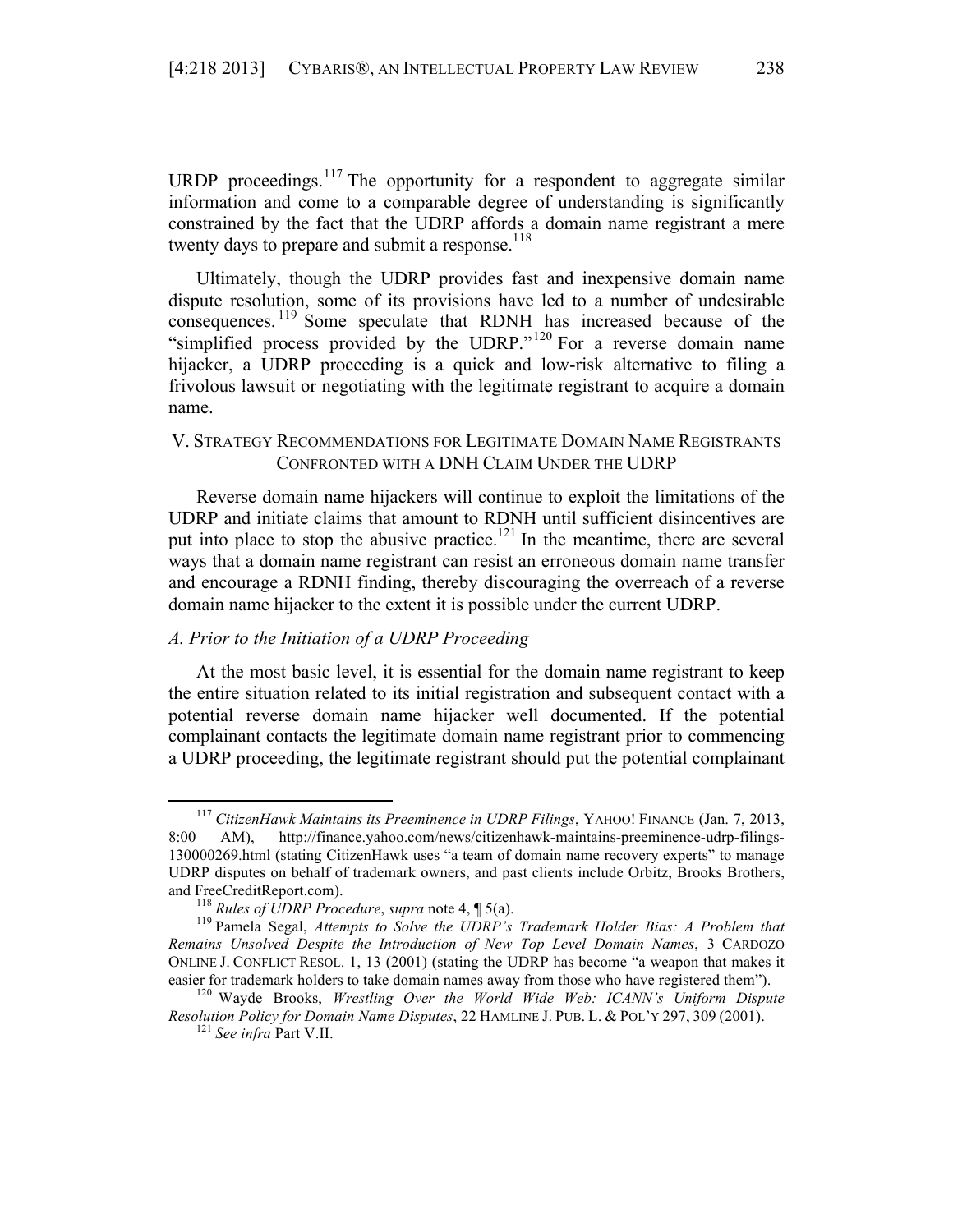on express notice of facts that point to the weaknesses of any potential UDRP complaint. Several RDNH findings cite such notice as a reason for the finding of RDNH.<sup>122</sup> The domain name registrant should also inform the potential complainant that any further attempts to prosecute the matter would be abusive and constitute RDNH.<sup>123</sup>

The legitimate domain name registrant should be wary of a potential reverse domain name hijacker's offer to buy the domain, especially at a price higher than the amount the legitimate registrant paid to originally acquire it. If a UDRP claim is filed after an offer to buy the domain name at an inflated price, these facts should be brought to the attention of the panel. The fact that the complainant was willing to pay more for the domain name than it would cost to register an alternative domain name might indicate the domain name's value to the complainant and suggest that the UDRP filing is a last-ditch effort to capture it after negotiations with the legitimate domain name registrant failed. Under such circumstances, a legitimate domain name registrant should seriously consider whether the claim amounts to RDNH when writing its response. Bearing on this decision is the fact that some panels interpret prior negotiations to sell the domain name to the reverse domain name hijacker, particularly for an arbitrarily high price, as an indication of the legitimate registrant's bad faith, thus weakening the prospect of a RDNH finding.<sup>124</sup>

# *B. Tactics for a Respondent After Initiation of a UDRP Proceeding*

If the reverse domain name hijacker files a complaint with an ICANN service provider under the UDRP, the legitimate domain name registrant can take a number of steps to encourage a RDNH finding. The fact that a respondent, or legitimate domain name registrant, prevails is not in itself sufficient for a RDNH finding. Therefore, the legitimate domain name registrant should start by specifically asking the panel to find RDNH under Rule  $15(e)$ .<sup>125</sup> The burden of

 <sup>122</sup> *See*, *e.g.*, Koninklijke KPN N.V. v. Telepathy Inc., Case No. D2001-0217, 2001 WL 1700829 (WIPO Arbitration & Mediation Ctr. May 7, 2001) (Gielen, Arb.), *available at* http://www.wipo.int/amc/en/domains/decisions/html/2001/d2001-0217.html; Wave59 Techns. Int'l Inc. v. VolumeDomains.com, Claim No. FA1110001413550 (Nat'l Arbitration Forum Nov. 30, 2011), http://domains.adrforum.com/domains/decisions/1413550.htm. <sup>123</sup> Goldline International, Inc v. Gold Line, Case No. D2000-1151, 2001 WL 36141920

<sup>(</sup>WIPO Arbitration & Mediation Ctr. Jan. 4, 2001) (Bernstein & Limbury, Arbs.), *available at* http://www.wipo.int/amc/en/domains/decisions/html/2000/d2000-1151.html. 124 *See* Lockheed Martin Corp. v. Domain Park Ltd., Claim No. FA0708001059748, 2007 WL

<sup>2776570 (</sup>Nat'l Arbitration Forum Sept. 18, 2007) (Peppard, Arb.), *available at* http://domains.adrforum.com/domains/decisions/1059748.htm. <sup>125</sup> *Rules of UDRP Procedure*, *supra* note 4, ¶ 15(e) ("If after considering the submissions the

Panel finds that the complaint was brought in bad faith, for example in an attempt at Reverse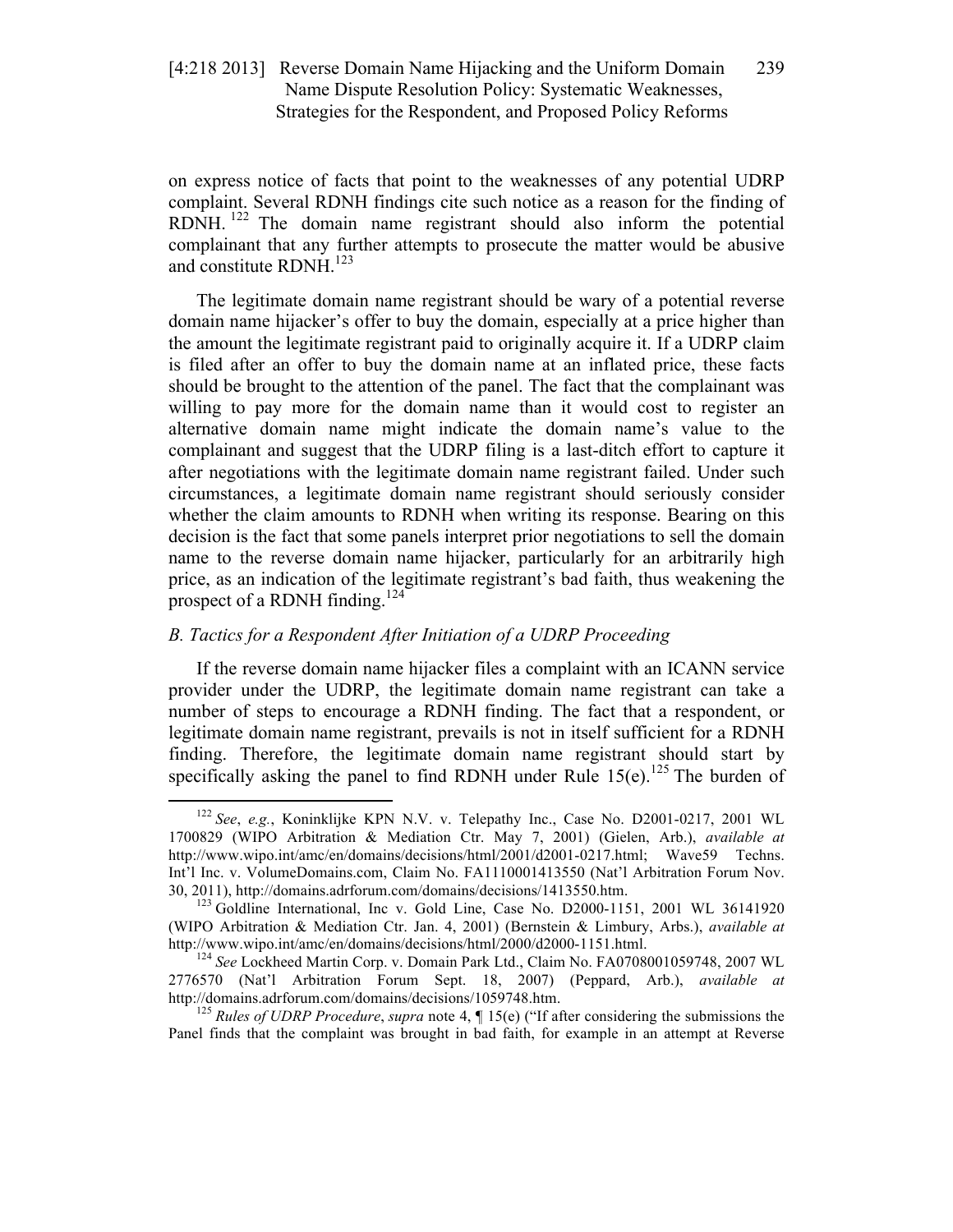proving RDNH is generally on the respondent,  $126$  so the request should be substantiated with relevant evidence.<sup>127</sup> For example, the respondent can show that the claim was clearly frivolous by evidencing that the complainant knew or should have known that it lacked the relevant trademark rights or knew of the respondent's legitimate interest in the domain name at the time of filing.<sup>128</sup> It is also persuasive if the registrant has any evidence showing the complainant knew of the domain name registration for a long period of time before filing the complaint. A frequent basis for a RDNH finding is that the registrant can demonstrate that it registered the domain name before complainant gained any trademark rights. $129$ 

The number of panelists and the tendencies of the specific panelists selected to preside over the dispute may be determinative in the ultimate findings of the panel, as some individual panelists appear to be uncomfortable with making a RDNH even under the proper circumstances. In *Shoe Land Group LLC v. Development, Services c/o Telepathy Inc*., the domain name was registered seven years prior to the trademark registration.<sup>130</sup> The complainant had originally

<u> 2002 - Andrea San Andrew Maria (h. 1888).</u><br>2003 - Andrew Maria (h. 1882).

*("WIPO Overview 2.0")*, WIPO, ¶ 14.7 (2011) [hereinafter *WIPO Panel Views on UDRP Questions*], http://www.wipo.int/amc/en/domains/search/overview/#417. 128 *See, e.g.*, Futureworld Consultancy Ltd. v. Online Advice, Case No. D2003-0297, 2003

WL 22000608 (WIPO Arbitration & Mediation Ctr. July 18, 2003) (Anand, Arb.), *available at* http://www.wipo.int/amc/en/domains/decisions/html/2003/d2003-0297.html. 129 *See, e.g.*, Live Earth, LLC v. Designers for Change Ltd., Claim No. FA0908001280449,

FA0904001255365, 2009 WL 1712834 (Nat'l Arbitration Forum June 9, 2009) (Petillion,

Domain Name Hijacking or was brought primarily to harass the domain-name holder, the Panel shall declare in its decision that the complaint was brought in bad faith and constitutes an abuse of the administrative proceeding.").  $126$  Default by a respondent does not necessarily prevent a finding of RDNH. Panels may enter

a RDNH finding on their own initiative, namely when the complainant intentionally omitted material evidence in attempt to mislead the panel. *See* Goway Travel Ltd. v. Tourism Australia, Case No. D2006-0344, 2006 WL 3949420 (WIPO Arbitration & Mediation Ctr. June 6, 2006) (Bernstein, Arb.), *available at* http://www.wipo.int/amc/en/domains/decisions/html/2006/d2006- 0344.html.<br><sup>127</sup> *See WIPO Overview of WIPO Panel Views on Selected UDRP Questions, Second Edition* 

<sup>2009</sup> WL 3419609 (Nat'l Arbitration Forum Oct. 15, 2009) (Foster, Arb.), *available at* http://domains.adrforum.com/domains/decisions/1280449.htm; HTL Automotive, Inc. v. Techshire, Claim No. FA1203001435046 (Nat'l Arbitration Forum Apr. 16, 2012), http://domains.adrforum.com/domains/decisions/1435046.htm; Media Rain LLC v. Verio Inc., FA0908001279419, 2009 WL 3166112 (Nat'l Arbitration Forum Sept. 29, 2009) (Lyons, Hill, Safran, Panel Arb.), *available at* http://domains.adrforum.com/domains/decisions/1279419.htm; Albir Hills Resort, S.A. v. Telepathy, Inc., Case No. D2012-0997, 2012 WL 3177577 (WIPO Arbitration & Mediation Ctr. July 19, 2012) (Barbero, Larramendi, Brown, Panel Arb.), *available at* http://www.wipo.int/amc/en/domains/search/text.jsp?case=D2012-0997. 130 Shoe Land Group LLC v. Development, Services c/o Telepathy Inc., Claim No.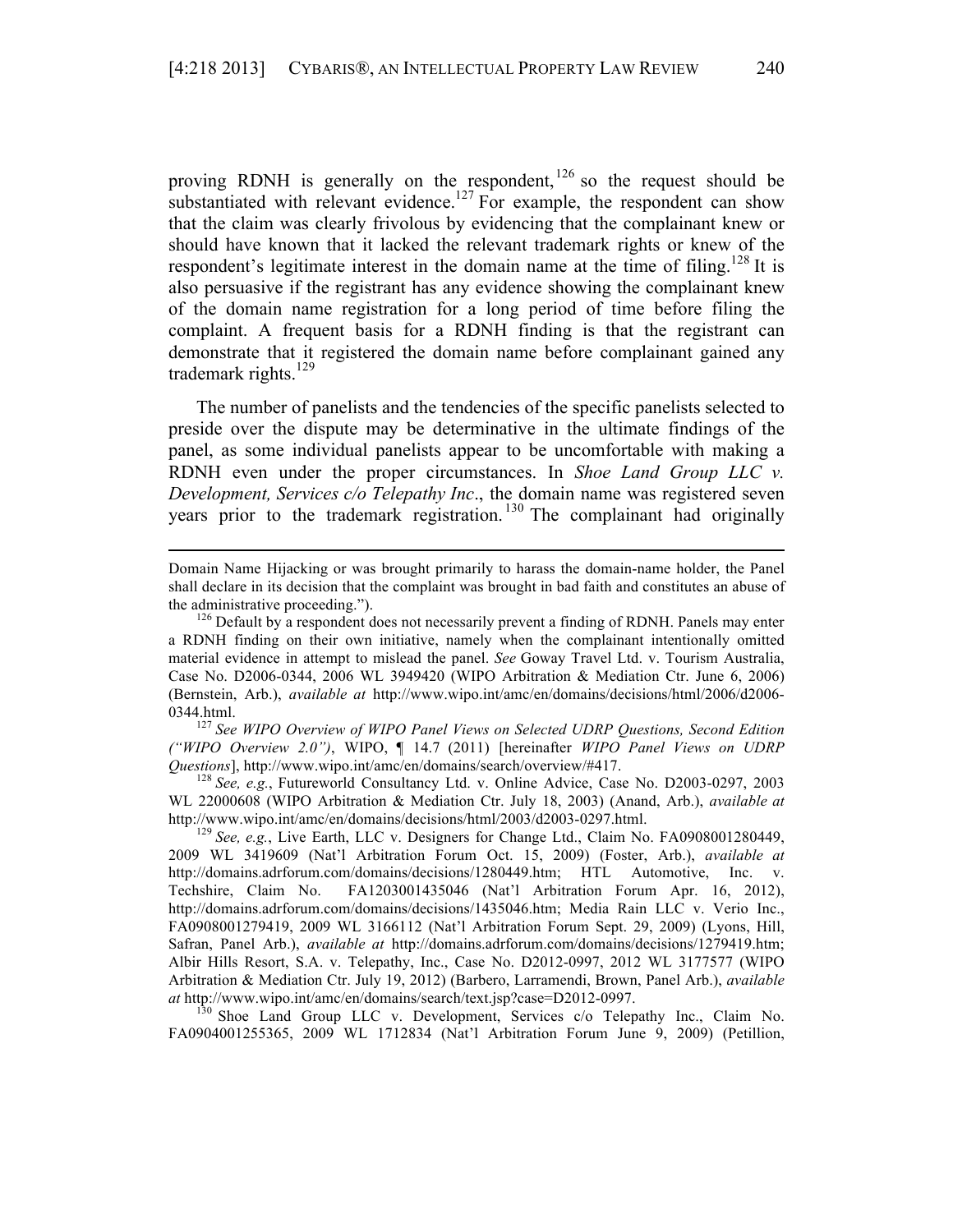attempted to buy the domain name, but the parties could not agree on a price. $^{131}$ The complainant then used the failed negotiations and other facts to file a UDRP complaint.<sup>132</sup> Some of the complainant's assertions in its UDRP complaint were less than truthful to the point of being egregious. For example, the complainant alleged that respondent initially registered the domain name in bad faith to divert Internet traffic even though the complainant did not have any Internet presence until four years *after* the domain registration.<sup>133</sup> Nonetheless, two of the panelists refused to support a RDNH finding based on weak arguments about a common law trademark before the domain registration date.<sup>134</sup> However, it is easy to imagine that substituting these two panelists for other qualified individuals might have led to a RDNH finding under the facts of this proceeding. Thus, the choice of panelists and their comfort level with a RDNH finding can be a significant factor in the outcome of the dispute. This is something the parties can influence through electing to have a one- or three-person panel and also by nominating a panelist that has a record consistent with the party's position.

Another way to support a RDNH finding is to provide evidence of past abuse of the UDRP process or similar bad conduct by the complainant.<sup>135</sup> For example, one can highlight that the complainant has previously abused the UDRP process by bringing meritless claims, or engaged in bad conduct in the present case by repeatedly sending cease and desist letters, such that it amounts to harassment. Additionally, panels tend to look very unfavorably upon a complainant who is not forthcoming, misconstrues facts<sup>136</sup> and/or has waited years to file the complaint

<sup>&</sup>lt;u> Alexandria de la contrada de la contrada de la contrada de la contrada de la contrada de la contrada de la c</u> Atkinson, Jr., Brown, Panel Arb.), *available at* http://www.adrforum.com/domains/decisions/1255365.htm.<br>
<sup>131</sup> *Id.*<br>
<sup>132</sup> *Id.*<br>
<sup>133</sup> *Id.*<br>
<sup>134</sup> *Id.*<br>
<sup>134</sup> *Id.*<br>
<sup>135</sup> *See WIPO Panel Views on UDRP Questions, supra note* 127, ¶ 14.17.<br>
<sup>136</sup> *See, e.g.*, usDocum

<sup>25693619 (</sup>WIPO Arbitration & Mediation Ctr. Sept. 17, 2003) (Donahey, Arb.), *available at*  http://www.wipo.int/amc/en/domains/decisions/html/2003/d2003-0583.html; carsales.com.au Ltd. v. Flanders, Case No. D2004-0047, 2004 WL 3254858 (WIPO Arbitration & Mediation Ctr. Apr. 8, 2004) (Thorne, Ryan, Sorkin, Panel Arb.), *available at* http://www.wipo.int/amc/en/domains/decisions/html/2004/d2004-0047.html; Trailblazer Learning, Inc. v. Trailblazer Enters., Case No. D2006-0875, 2006 WL 4008237 (WIPO Arbitration & Mediation Ctr. Aug. 25, 2006) (Isenberg, Arb.), *available at* http://www.wipo.int/amc/en/domains/decisions/html/2006/d2006-0875.html; Altru Health Sys. v. Altruism Network, Claim No. FA0805001195584, 2008 WL 2808883 (Nat'l Arbitration Forum July 15, 2008) (Rindforth, Arb.), *available at* http://domains.adrforum.com/domains/decisions/1195584.htm; Viking Office Prods., Inc. v.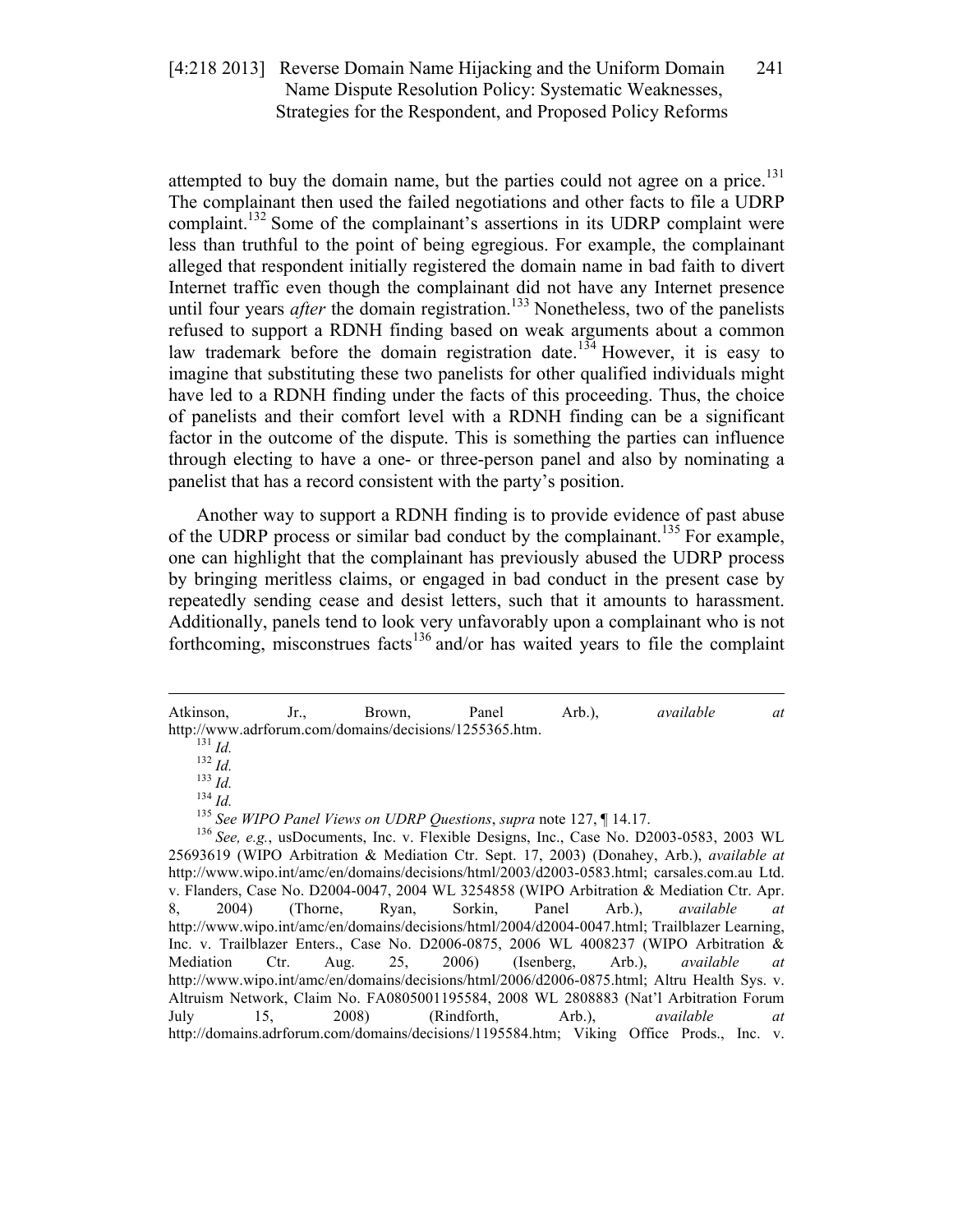after finding out about the domain registration.<sup>137</sup> Finally, if applicable, the legitimate domain name registrant should bring to the panel's attention other available domain names that contain the trademark or that the domain name is a common word, making it less likely that the legitimate registrant was attempting to extort the trademark owner.

Panels have declined to find RDNH when the complainant has succeeded in presenting the elements of a DNH claim. Panels have also declined to find RDNH when, even though the complainant does not succeed, it was not obvious the claim would fail at the time it was filed or when respondent has failed to provide evidence of bad faith on the part of complainant.<sup>138</sup> The panel might also decline to find RDNH when there is a question of unclean hands on the part of both parties as when, for example, the respondent's domain name has links that explicitly refer to the complainant in attempt to generate revenue.<sup>139</sup> As such, a domain name registrant that requests a RDNH finding should avoid these situations whenever possible.

Although proffering support for a RDNH may require additional time and effort on behalf of the legitimate domain name registrant, a collective effort on behalf of all RDNH victims to make diligent requests for RDNH findings might be exactly what is needed to instigate UDRP reforms essential to reducing RDNH.

<sup>&</sup>lt;u> 2002 - Andrea San Andrew Maria (h. 1888).</u><br>2003 - Andrew Maria (h. 1882). Natasha Flaherty, Claim No. FA1104001383534 (Nat'l Arbitration Forum May 31, 2011), http://domains.adrforum.com/domains/decisions/1383534.htm. 137 *See, e.g*., 3DCafe, Inc. v. 3d Cafe.com, Claim No. FA1010001351489 (Nat'l Arbitration

Forum Dec. 20, 2010), http://domains.adrforum.com/domains/decisions/1351489.htm; North Country Bus. Prods. v. Jim Christopher, Claim No. FA1006001332468, 2010 WL 3116427 (Nat'l Arbitration Forum Aug. 4, 2010) (Gulliksson, Arb.), *available at* http://domains.adrforum.com/domains/decisions/1332468.htm; Noonan v. Sneed, Claim No. FA1008001343308 (Nat'l Arbitration Forum Oct. 22, 2010), http://domains.adrforum.com/domains/decisions/1343308.htm; Jelly Belly Candy Co. v. S.K. Indus. Private Ltd., Claim No. FA0709001082263, 2007 WL 4249828 (Nat'l Arbitration Forum Nov. 19, 2007) (Foster, Arb.), *available at* http://domains.adrforum.com/domains/decisions/1082263.htm; Jazeera Space Channel TV Station v. AJ Publ'g, Case No. D2005-0309, 2005 WL 1900290 (WIPO Arbitration & Mediation Ctr. July 19, 2005) (Smith, Loutfi, Lambert, Panel Arb.), *available at* http://www.wipo.int/amc/en/domains/decisions/html/2005/d2005-0309.html; Dreamgirls, Inc. v. Dreamgirls Entm't, Case No. D2006-0609, 2006 WL 4006357 (WIPO Arbitration & Mediation Ctr. Aug. 10, 2006) (Bernstein, Hudis, Donahey, Panel Arb.), *available at*

http://www.wipo.int/amc/en/domains/decisions/html/2006/d2006-0609.html. 138 *See WIPO Panel Views on UDRP Questions*, *supra* note 127, ¶ 14.17. <sup>139</sup> *Id.*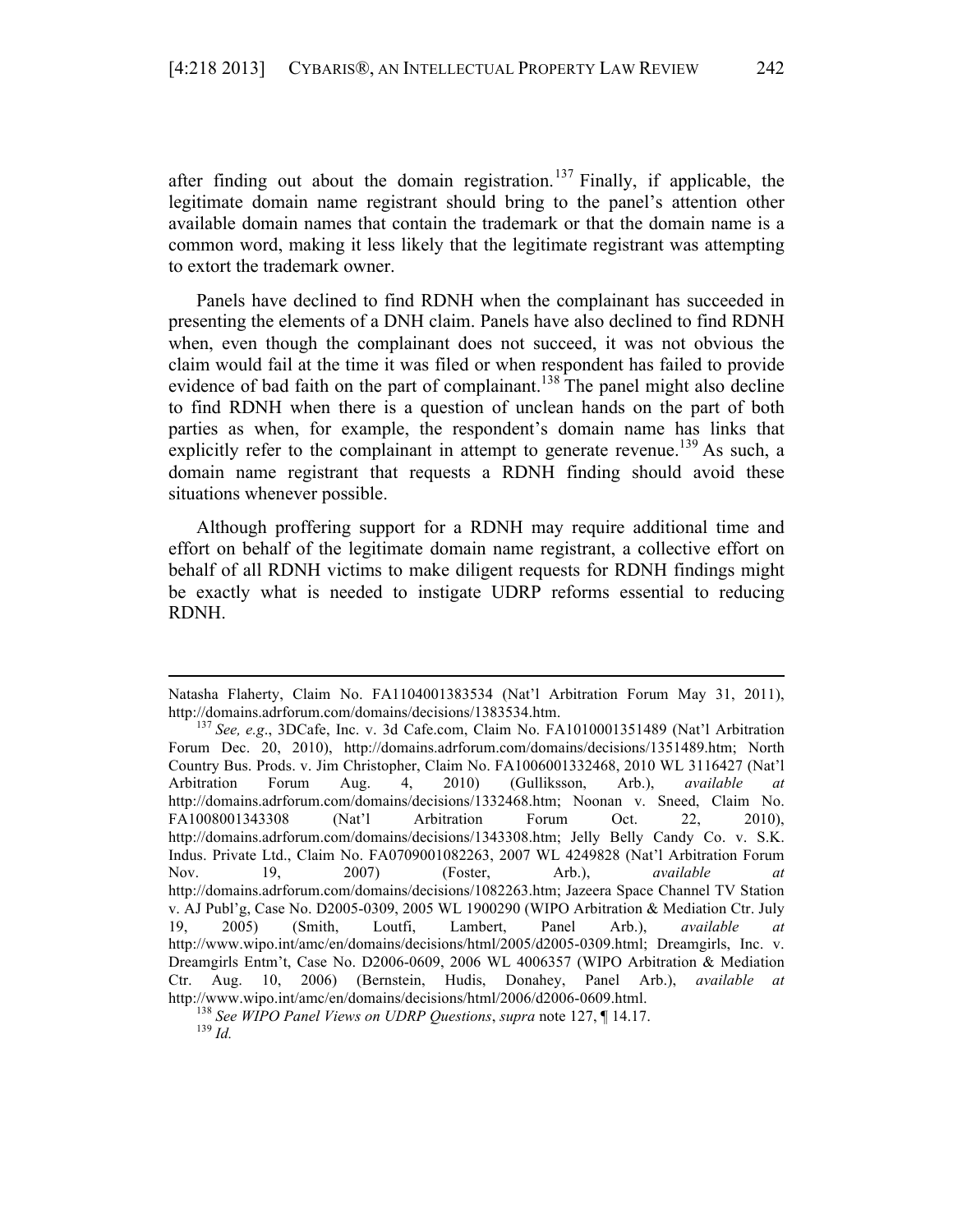# VI. DOMAIN NAME SUSPENSION UNDER THE UNIFORM RAPID SUSPENSION SYSTEM: AN ADD-ON POLICY FOR NEW GENERIC TOP-LEVEL DOMAINS

The Uniform Rapid Suspension (URS) system<sup>140</sup> is an add-on policy to the  $UDRP<sup>141</sup>$  that will apply to 1,400 new gTLDs launching in 2013. The URS aims to be faster and less expensive than current UDRP proceedings, allowing only fourteen days for a respondent to locate counsel and to prepare and file a response.<sup>142</sup> The URS system differs from UDRP proceedings in that it only allows for the suspension of a domain name, but not a transfer of the domain name to the complainant.<sup>143</sup> A complainant with a new gTLD has the option of filing a URS proceeding or instigating a proceeding under the UDRP.<sup>144</sup> Currently, one of the leading UDRP service providers, the National Arbitration Forum, will be the sole service provider and will render a URS decision for a speculated fee of  $$500.<sup>145</sup>$ 

In developing the URS system, ICANN recognized the need to create a system with some "teeth" to dis-incentivize potential reverse domain name hijackers and address other issues associated with UDRP proceedings. The URS incorporates a "two strikes rule" under which there are penalties upon a third finding of an "abusive filing" against a complainant.<sup>146</sup> After a third finding of an "abusive filing," the complainant is no longer allowed to file URS complaints.<sup>147</sup> URS proceedings also incorporate an internal appeals procedure.<sup>148</sup>

 <sup>140</sup> Natalie Dreyfus, *The Trademark Clearing House – a useful tool for defending trademarks and registering domain names in the new generic top-level domains (gTLDs)*, LEXOLOGY (Feb. 18, 2013), http://www.lexology.com/library/detail.aspx?g=676f06ee-c0e9-44ee-afba-1b2609c9f152 (noting unique features of the URS system include its trademark clearing house, Sunrise service and Trademark Claims service). 141 *See* MILAM, *supra* note 83, at 17 (quoting the Government Advisory Committee,

<sup>&</sup>quot;[U]ncertainty . . . 'would be compounded if simultaneously the future of the primary, preexisting, and proven RPM - the UDRP - were also subject to uncertainty as a result of a longrunning PDP [Policy Development Process].'"). <sup>142</sup> *New Generic Top-Level Domains*—*Uniform Rapid Suspension System*, INTERNET CORP.

FOR ASSIGNED NAMES & NOS., ¶ 5.1 (Mar. 1, 2013) [hereinafter *URS Procedure*], http://newgtlds.icann.org/en/applicants/urs.<br><sup>143</sup> *Id.* ¶¶ 10.2–10.4.<br><sup>145</sup> Philip Corwin, *ICANN Announcement of NAF as First URS Provider Raises Multiple* 

*Questions*, INTERNET COMMERCE ASS'N (Feb. 26, 2013, 8:49 PM), http://www.internetcommerce.org/NAF\_URS\_Questions.<br><sup>146</sup> *URS Procedure*, *supra* note 142, ¶ 11.<br><sup>147</sup> *Id.* ¶ 11.5.<br>*Id.* ¶ 12.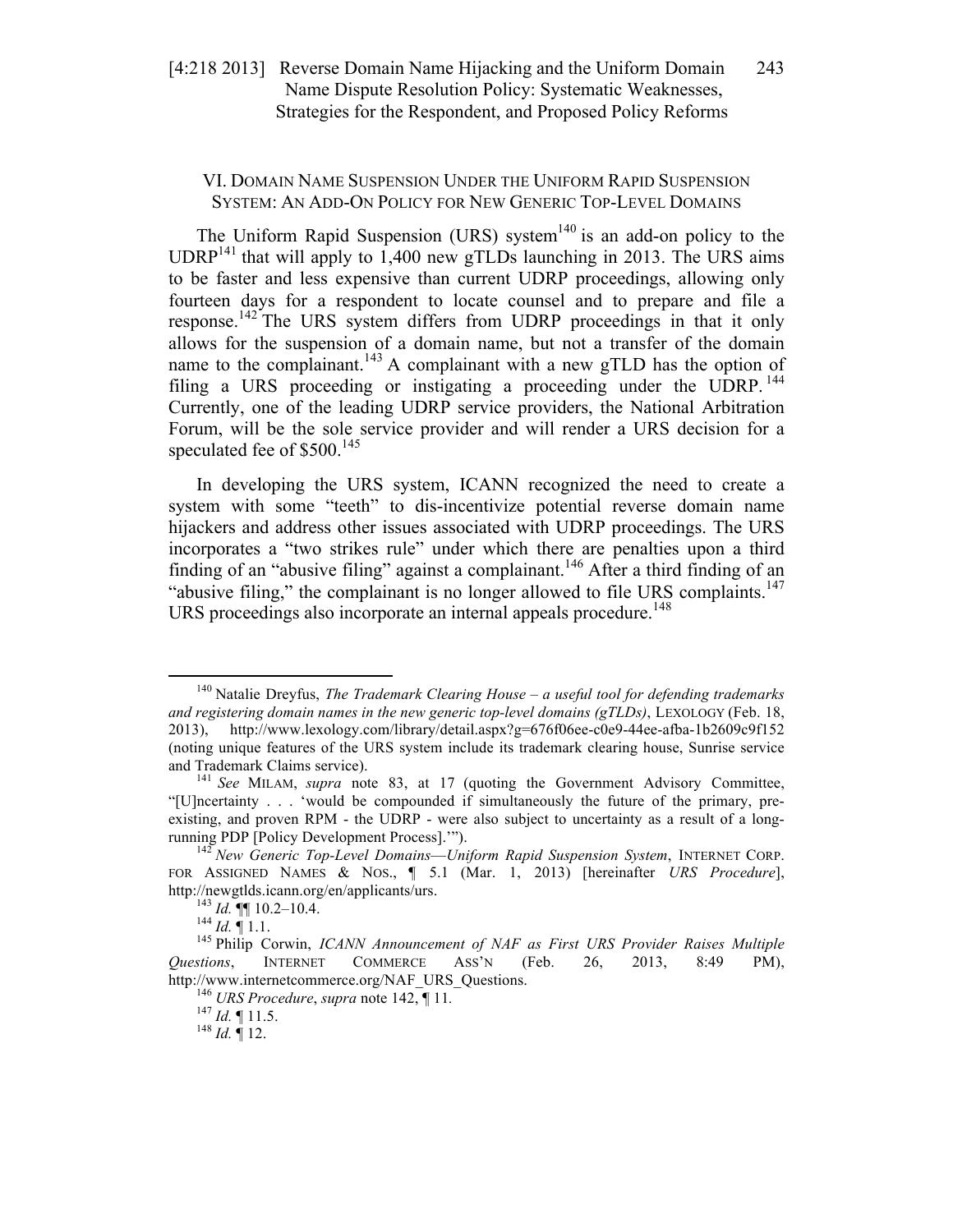Overall, the new URS system suggests positive headway in terms of developing effective policy-based mechanisms to discourage abusive filing. However, while the URS addresses some issues of the UDRP, it is not a universal fix. It only applies to the new gTLDs, and complainants still have the option of filing a UDRP proceeding, allowing the complainant to avoid penalties available under the URS upon a finding of abusive filing. Thus, changes to the UDRP are still needed.

#### VII. SUGGESTED UDRP AMENDMENTS AND INITIATIVES TO REDUCE RDNH

Despite the legitimacy of ICANN's resistance to the early calls for more specific RDNH guidelines, it is remarkable that the UDRP remains unchanged since its 1999 effective date given the rapid pace at which technology and Internet law have developed.<sup>149</sup> Notably, however, UDRP reform might be on the horizon. While the Generic Names Supporting Organization (GNSO), ICANN's internal policymaking body, has chosen to defer the initiation of a UDRP reform inquiry<sup>150</sup> during the implement of the URS system,<sup>151</sup> it plans to reevaluate the decision in mid-2014.<sup>152</sup> Several amendments and initiatives are presently available and should be considered to reduce the prevalence of RDNH, including establishing clear standards for RDNH, instituting penalties upon a RDNH finding, erecting an appeals process within the UDRP, amending the mutual jurisdiction provision, and ICANN ensuring that a somewhat level amount of information is available to each party. Each of these proposed UDRP reform measures is discussed in greater detail below.

 <sup>149</sup> *See Rules of UDRP Procedure*, *supra* note 4 (effective for complaints submitted on or after March 1, 2010).<br><sup>150</sup> *See* Margie Milam, Special Trademark Issues Review Team Recommendations 38

<sup>(</sup>Dec. 11, 2009), *available at* http://gnso.icann.org/en/node/8000 (stating that "[t]here is a good probability that over the next few years, the two procedures [UDRP and URS] will be reviewed

and merged into a single procedure").<br>
<sup>151</sup> *See supra* Part VI.<br>
<sup>152</sup> Advocates of RDNH protection should prepare to defend the current notice requirements in the Rules of Procedure, which were enacted as a control on RDNH. *See Rules of UDRP Procedure*, *supra* note 4, ¶¶ 1, 2, 4. Service providers will likely seek to eliminate the notice requirement because it is a procedural barrier, especially when a cybersquatter transfers the domain name at issue, after a complaint is filed to an obscure registrar in order to change the status of mutual jurisdiction. However, by amending the mutual jurisdiction clause to cover the registrant's jurisdiction instead of eliminating the notice requirement, both the interests of the RDNH protection advocates and the service providers would be satisfied.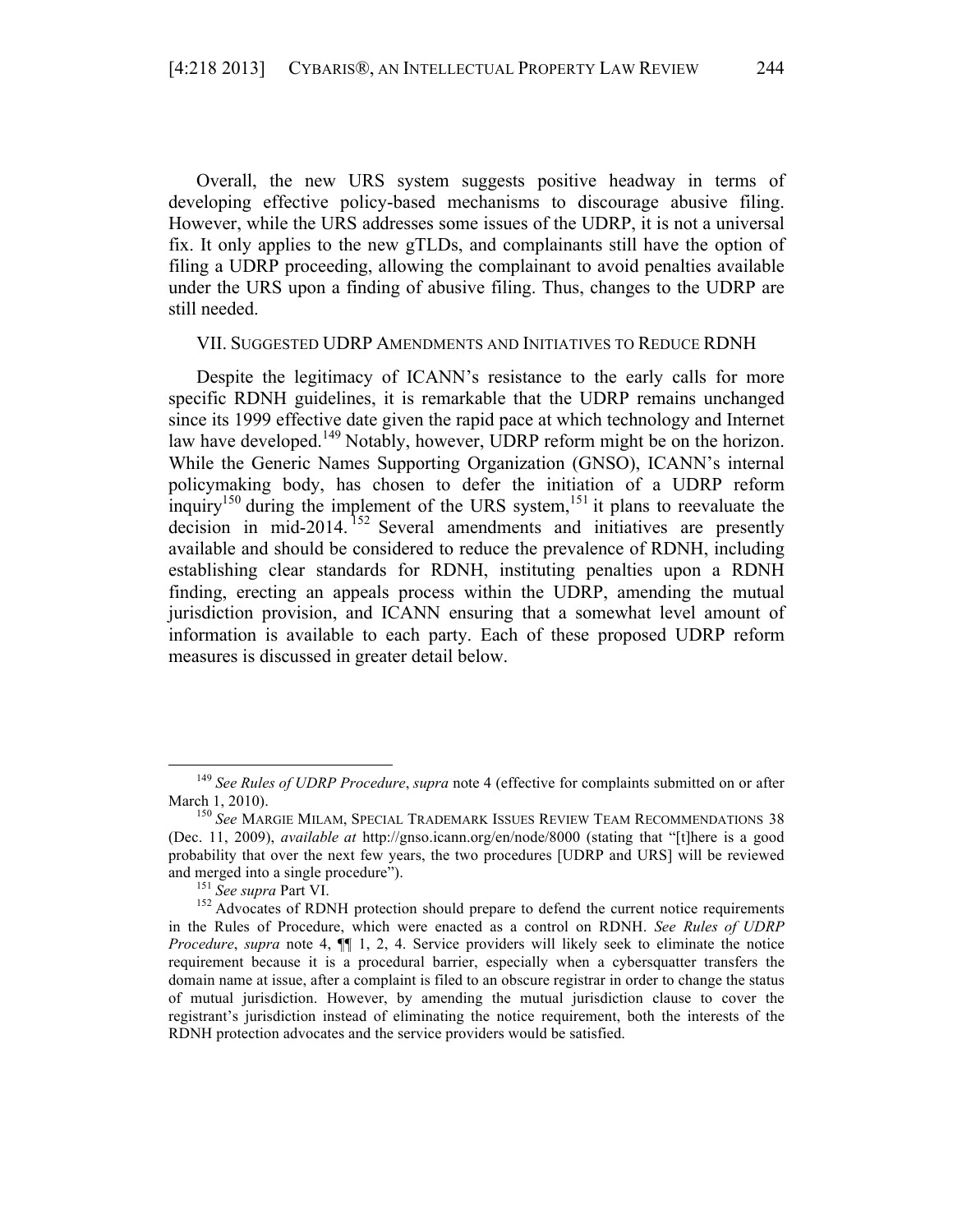## *A. ICANN Endorsed Standards for Finding RDNH*

The UDRP has significant areas for improvement. Fundamentally, there is no clear articulation of when a RDNH finding is appropriate. Even during its initial development, some members of the drafting committee felt that the UDRP should offer more detailed guidelines as to how a panel might find RDNH.<sup>153</sup> Yet, the ICANN staff and counsel decided that such elaboration would be "more prudently deferred until experience with the proceedings under the policy and rules accumulates."<sup>154</sup> Time has shown, however, that panelists are uncomfortable with leading the development of the UDRP, and for over ten years panelists have encouraged ICANN to develop criteria for RDNH in their decisions.<sup>155</sup>

While data suggests that panelists are gradually becoming more comfortable with finding RDNH, it is still rare.<sup>156</sup> One reason for the slow development of clear standards could be that a panel's decision has absolutely no binding effect on any other panel, and the standard is a "balance of probabilities"<sup>157</sup> across the board. Thus, the basis of finding RDNH must indirectly achieve some critical amount of acceptance before it will be consistently applied. This process would be better facilitated if the panel were required to make a RDNH determination upon the respondent's request and to state the basis for its decision. As the UDRP exists today, the panel has the discretion to not address RDNH even after the respondent's request, and it is not uncommon to see panels exercising this discretion and completely ignoring the RDNH request when it comes to their findings. $158$ 

<sup>&</sup>lt;sup>153</sup> *Staff Report*, *supra* note 98.<br><sup>154</sup> *Id.* 155 Strick Corp. v. Strickland, Forum File No. FA94801 (Nat'l Arbitration Forum July 3, 2000), *available at* http://www.adrforum.com/domains/decisions/94801.htm. 156 *See* statistics from NAF and WIPO database searches for cases containing "Reverse

Domain Name Hijacking." NAF database returned thirty-four cases where RDNH was found, compared to the 17,000 UDRP disputes NAF reports it has handled. <sup>157</sup> Bella I. Safro & Thomas S. Keaty, *What's in A Name? Protection of Well-Known* 

*Trademarks Under International and National Law*, 6 TUL. J. TECH. & INTELL. PROP. 33, 45 (2004). 158 *See, e.g.*, J Brand, Inc. v. Fundacion Private Whois, Claim No. FA1206001451383 (Nat'l

Arbitration Forum Aug. 16, 2012), http://domains.adrforum.com/domains/decisions/1451383.htm; DOTMED.COM, Inc v. Hexap & Promopixel SARL, Case No. D2012-1117, 2012 WL 3561534 (WIPO Arbitration & Mediation Ctr. Aug. 9, 2012) (Pibus, Arb.), *available at* http://www.wipo.int/amc/en/domains/search/text.jsp?case=D2012-1117.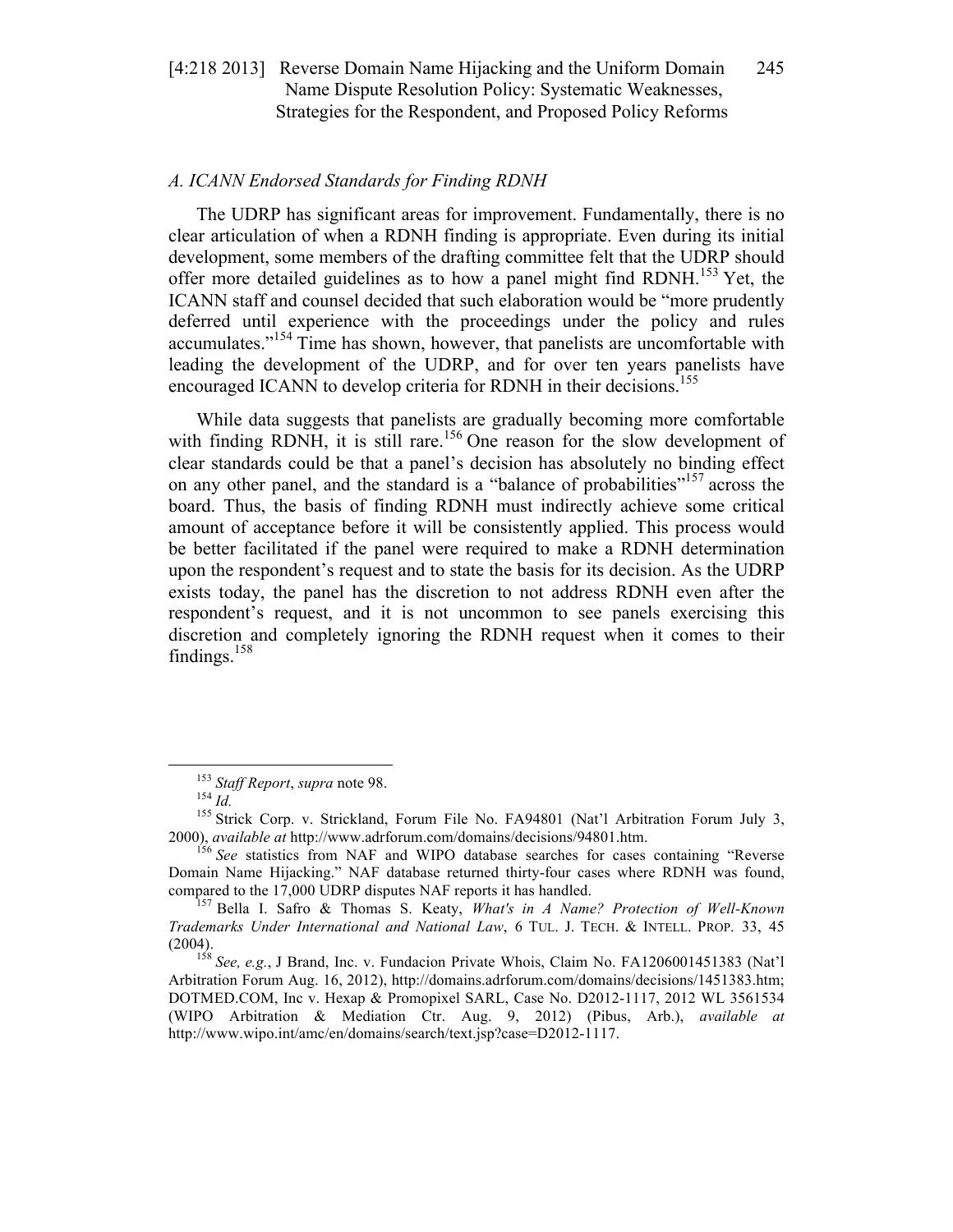## *B. Specific and Significant Penalties for RDNH*

In order to reduce RDNH, the UDRP should provide for specific and significant penalties to be imposed on the complainant upon a panel's finding of RDNH. For example, the complainant could be sanctioned for an abuse of administrative proceeding based on the complainant's signed statement in its initial complaint.<sup>159</sup> In addition, a legitimate domain name registrant could be awarded costs and attorney fees upon a RDNH finding.<sup>160</sup> ICANN could ban a reverse domain name hijacker from initiating another UDRP claim for a certain period of time as a consequence and maintain a public list of banned parties, which might discourage RDNH as a way to avoid public embarrassment. ICANN could even amend the UDRP to allow panels to factor in a non-dispositive prejudice against a repeat offender. These measures would serve as much needed deterrents to filing frivolous DNH claims under the UDRP.

# *C. Internal UDRP Appeals Process*

The UDRP should incorporate an appeals process for victims of RDNH that face an adverse decision from the initial proceeding. Currently, trademark owners reap the benefit of having a low cost alternative to court to resolve a domain name dispute, an ICANN proceeding. However, following a UDRP proceeding, court is the only forum for recourse available to a RDNH victim.<sup>161</sup> Yet, as explained above, a RDNH victim often does not have the financial resources or time required to file a lawsuit. An internal UDRP appeals process would even out this imbalance and provide a low-cost opportunity to reverse a wrong transfer order.

# *D. Mutual Jurisdiction Provision Amendment*

A less intensive, partial remedy to the problem of a court proceeding being prohibitively expensive for a RDNH victim would be to simply amend the mutual jurisdiction provision of the UDRP.<sup>162</sup> In its current state, the UDRP provides that a lawsuit can be filed in the jurisdiction of the registrar or of the domain name registrant's address as listed in the WHOIS database at the time of the complaint

<sup>&</sup>lt;sup>159</sup> *Rules of UDRP Procedure*, *supra* note 4, ¶ 3(b)(xiv).<br><sup>160</sup> Sallen v. Corinthians Licenciamentos Ltda, 273 F.3d 14, 18 (1st Cir. 2001) (stating 35 U.S.C. § 1114 (2)(D)(iv)–(v) remedies include a declaration of non-violation of the ACPA, return of the wrongfully transferred domain name and in certain circumstances, damages including

attorney fees incurred by the domain name registrant).<br><sup>161</sup> *The UDRP Process*, BECKMAN CTR. FOR INTERNET & SOC'Y, HARVARD UNIV. (2012),<br>*http://cyber.law.harvard.edu/udrp/process.html*.

<sup>&</sup>lt;sup>*http://cyber.law.html*? *Rules of UDRP Procedure*, *supra* note 4, ¶ 3(b)(xii).</sup>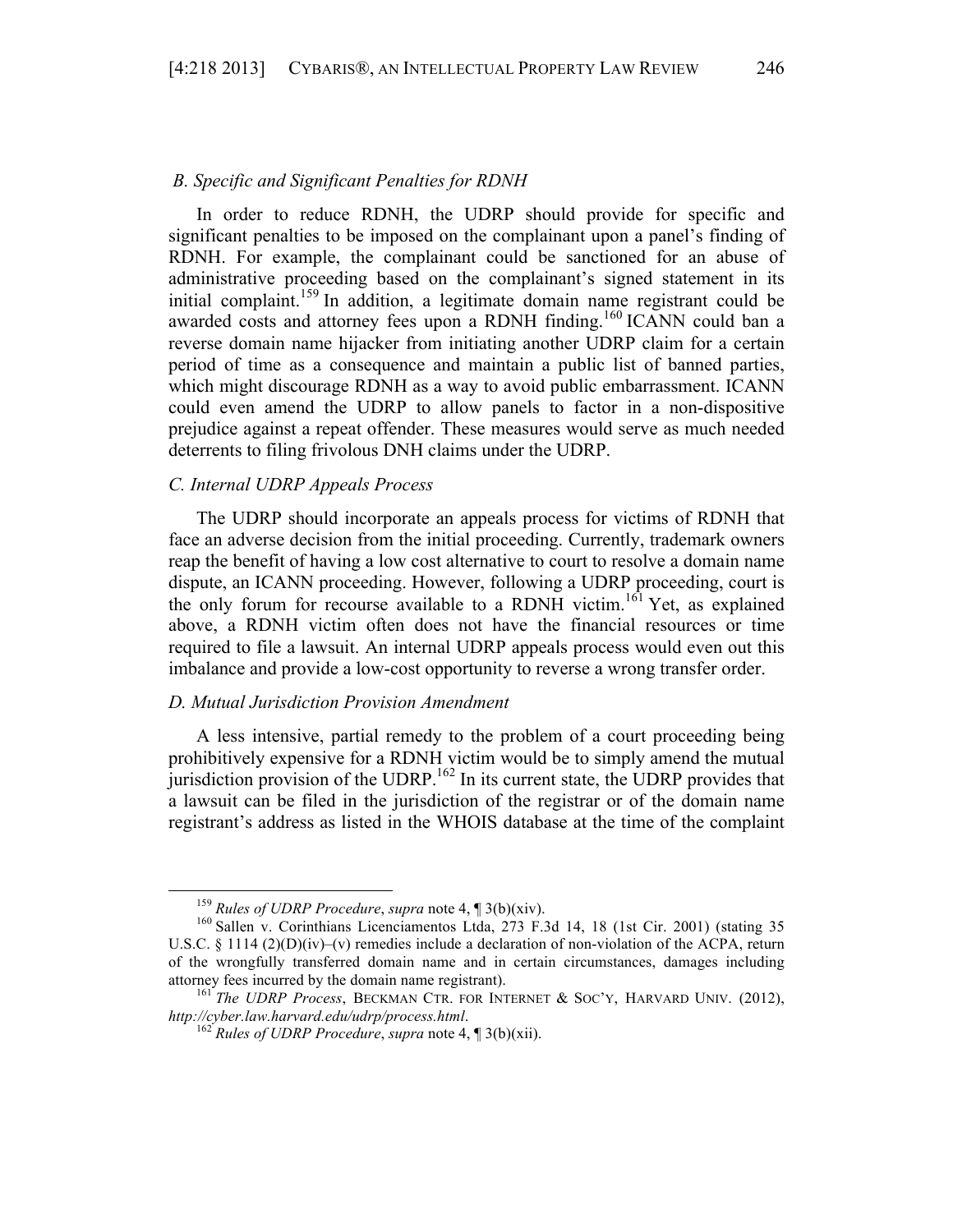filing.<sup>163</sup> However, the registrar's jurisdiction may be geographically removed from the legitimate domain name registrant.<sup>164</sup> The UDRP could instead provide for exclusive jurisdiction according to the respondent's domicile so that travel costs would be reduced, and the victim of RDNH would not have to incur the costs of locating competent counsel in a foreign jurisdiction.

# *E. Enhanced Information Sharing and Technical Training*

In addition to formal UDRP reforms, ICANN should undertake broad initiatives to minimize the risk of RDNH and ensure that reverse domain name hijackers are properly identified as such. First, ICANN should lessen the disparity between parties in regard to the available information. Given its purpose to offer a dispute resolution forum where parties can represent themselves,  $^{165}$  ICANN should offer a layman's guide to the UDRP process and aggregate statistics on UDRP disputes to enable *pro se* respondents to make strategic arguments based on historical data.<sup>166</sup> Under the current system, complainants that have done their own statistical analysis can engage in forum selection between the service providers<sup>167</sup>, which might have an impact on the outcome of the case.

Similarly, thorough information should be maintained on individual panelists. Independent research suggests this individualized tracking may highlight the need

 <sup>163</sup> *See WIPO Guide to UDRP Policy*, *supra* note 88 ("The Mutual Jurisdiction is defined in the UDRP Rules as a court jurisdiction at the location of *either* (a) the principal office of the registrar (provided that the domain name registrant has submitted in the Registration Agreement to that jurisdiction for court adjudication of disputes concerning or arising from the use of the domain name) or (b) the domain name registrant's address as shown for the registration of the domain name in the concerned registrar's WHOIS database at the time the Complaint is submitted to a dispute resolution service provider.") (emphasis in original).<br><sup>164</sup> *Id.* ("Under the terms of the agreement which the domain name registrant entered into

when registering the domain name, the registrant must submit to the administrative proceeding. The Respondent has 20 days from the date of commencement of the administrative proceeding to submit a Response.").<br><sup>165</sup> *See supra* note 149 and accompanying text.<br><sup>166</sup> Some service providers voluntarily supply statistical data and analytics on the UDRP

decisions their panelists render. *See Model Response and Filing Guidelines*, WIPO ARBITRATION & MEDIATION CTR., http://www.wipo.int/amc/en/domains/respondent/ (last visited May 23, 2012) ("If appropriate and the allegation can be substantiated with evidence, the Rules provide that a Respondent may ask the Panel to make a finding of reverse domain name hijacking.").

<sup>&</sup>lt;sup>167</sup> Patrick Kelley, *Emerging Patterns in Arbitration Under the Uniform Domain-Name Dispute-Resolution Policy*,

http://www.law.berkeley.edu/files/bclt\_AnnualReview\_Emerging\_Final.pdf (last visited May 23, 2013).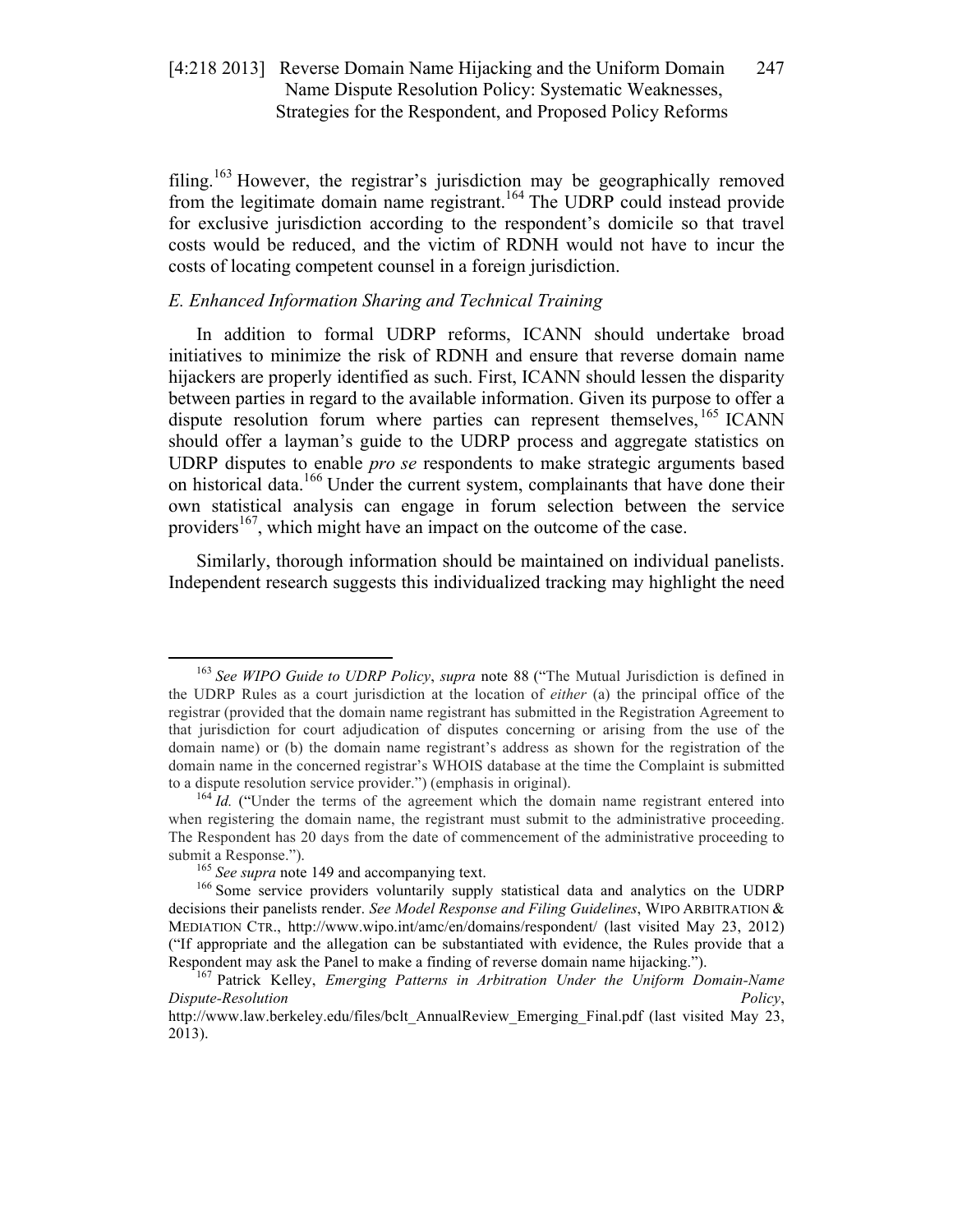for ICANN to formally mandate random panel assignments.<sup>168</sup> At the very least, compiling this information, or requiring the service providers to do so, would enable the service providers to identify panelists who appear to need more training.

If the panelists do in fact enable RDNH, ICANN could use service provider training sessions as a gateway to better educate panelists on RDNH. This would help prevent *ad hoc* policy judgments, and would steer the substantive trends for finding RDNH in a way ICANN deems appropriate. Importantly, panelists should be comfortable with finding RDNH in cases where appropriate, even when the respondent did not request it. ICANN could also remind panelists of their authority to request additional information from the parties, such as support for RDNH, and that time extensions to gather the additional information is a legitimate course of action.

# VIII. CONCLUSION

While there are many reasons to support UDRP reform, there is some resistance to change within the UDRP community. Arguments against amending the UDRP mainly rely on the fact that bona fide RDNH cases are rare<sup>169</sup> and instituting a penalty system within the UDRP might do more harm than good. Arguments against amending the UDRP also tend to rely on anecdotal evidence, including the suggestion that lawyers inexperienced in handling domain name disputes typically file the RDNH cases because they lack a working knowledge of the UDRP's purpose and the proposition that when "big filers" <sup>170</sup> file a questionable claim, they tend to lose. However, such arguments do not account for the significant negative impact inflicted on legitimate domain name registrants in these situations.

Even if most questionable claims lose, it still places undue time and monetary expenses on the respondent. The arguments against UDRP reform also fail to account for the time, money, and investment losses of legitimate domain name

 <sup>168</sup> *See 2012 Domain Name Dispute Study: 7 Select Panelists Decide Nearly Half of All Cases*, **DNATTORNEY.COM** (Aug. 28, 2012),

http://dnattorney.com/NAFdomainnamedisputestudy2012.shtml.<br><sup>169</sup> A response to this counterargument is that RDNH findings are statistically rare because panelists avoid such findings due to the general lack of criteria and the fact that panelists are not

required to address RDNH even if it is raised by the respondent.<br><sup>170</sup> "Big filers" include companies that initiate a considerable number of UDRP claims, such as Barclay's and Jimmy Choo, both of which each filed upwards of ten UDRP complaints in 2010 alone. *UK firms that are the most active in combating cybersquatting*, KEEP ALERT, ONLINE BRAND MONITORING, http://www.keepalert.com/Experts-opinions/uk-firms-that-are-the-mostactive-in-combatting-cybersquatting.html (last visited May 23, 2013).